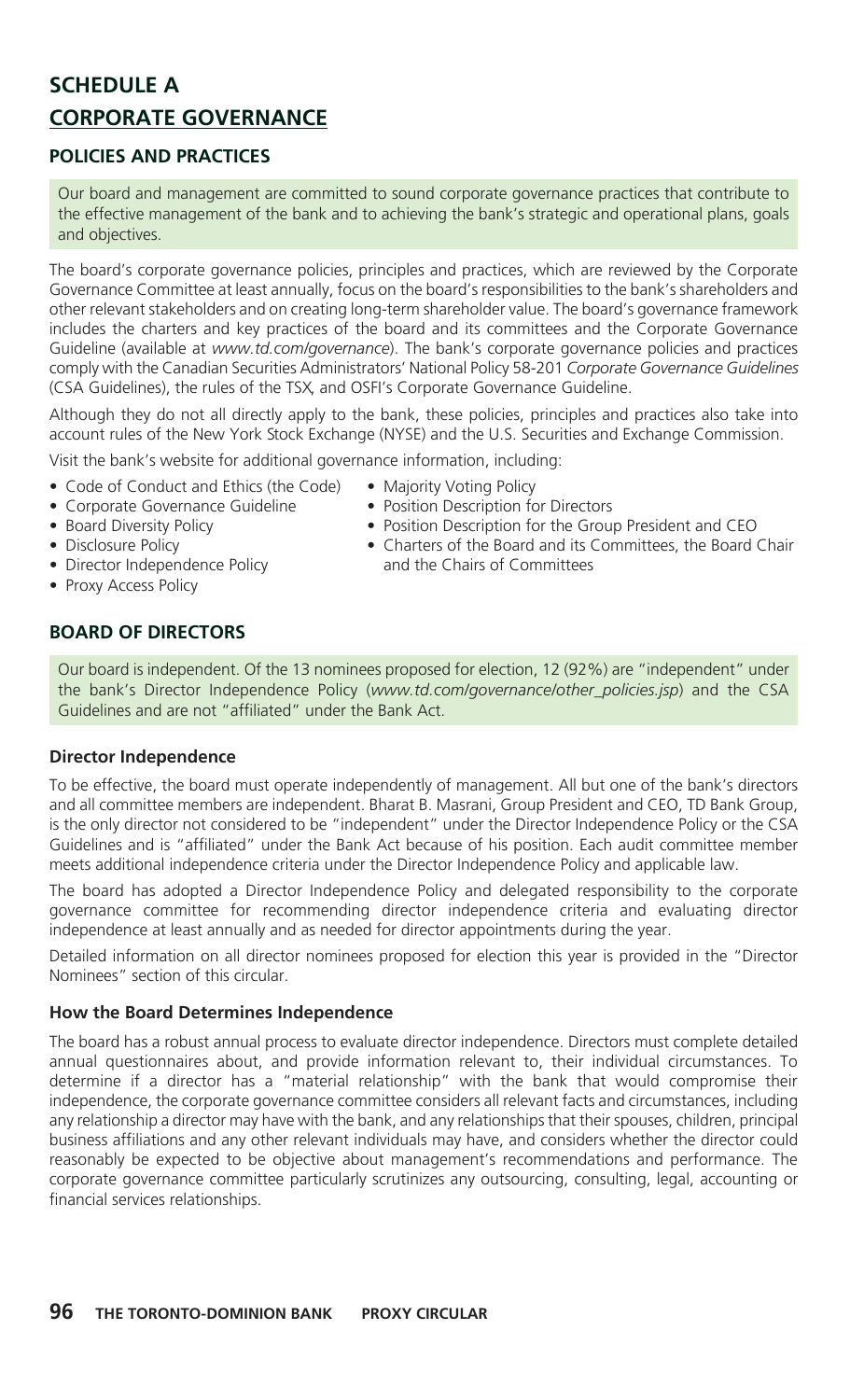The corporate governance committee considers the director independence standards that incorporate the definition of affiliated persons under the *Bank Act* (Canada) and definitions of independence from the Canadian Securities Administrators. While not required to do so, the corporate governance committee also considers the director independence standards that apply to NYSE-listed U.S. domestic issuers. Except for Mr. Masrani, all director nominees would be considered independent under these NYSE standards if they applied to the bank.

In addition to the Director Independence Policy, the board has implemented the following policies and practices:

- the board and each committee can meet independently of management at any time. Time to do so is provided on each board and committee meeting agenda. During fiscal 2021, 53 in-camera sessions were held;
- the board and each committee can engage their own independent advisors to provide expert advice at the expense of the bank;
- the non-management directors must annually appoint a strong, independent board chair with a clear mandate to provide leadership for the independent directors; and
- the non-management directors must acquire, within five years of first being elected or appointed to the board, equity ownership in the bank with a value equivalent to at least six times their respective annual cash retainers.

### **Other Directorships and Board Interlocks Policy**

In addition to maintaining their independence, directors must be able to devote sufficient time to their responsibilities to TD. Board members are restricted from serving on other boards without prior advance notice to and approval from the chair of the corporate governance committee of their intention to accept an invitation to serve on the board of directors of any public company or any company in the financial services sector. Other than as members of the board of the bank, no more than two board members may sit on the same public company board without the consent of the corporate governance committee. In addition, no member of the audit committee may serve on more than three public company audit committees without the consent of the corporate governance committee and the board. There are currently no board interlocks.

Two of the nominees proposed for election, Messrs. Brian Levitt and Bharat Masrani, are members of the board of directors of The Charles Schwab Corporation ("Schwab"). In connection with Schwab's acquisition of TD Ameritrade Holding Corporation on October 6, 2020, the bank and Schwab entered into a stockholders' agreement under which the bank has the right to two seats on Schwab's board of directors depending on its ownership interest in Schwab and subject to the bank meeting certain conditions, which seats are currently held by Messrs. Levitt and Masrani.

#### **Board Chair**

The Board Chair is Brian Levitt. Mr. Levitt has been the Board Chair since January 1, 2011. Shareholders may communicate directly with the Board Chair by email c/o TD Shareholder Relations at *tdshinfo@td.com*.

The Board Chair is responsible for facilitating the functioning of the board independently of management and for maintaining and enhancing the quality of the bank's corporate governance. The Board Chair's key responsibilities are set out in the bank's Charter of the Board Chair (*www.td.com/governance/charters.jsp*). The chair:

- must be independent and appointed annually by the non-management directors;
- chairs meetings of the board (including in-camera sessions) and all annual and special meetings of shareholders;
- consistent with the Bank's shareholder engagement policies, meets with shareholders, regulators and other interested parties on matters core to the board's mandate, and attends public events on behalf of the bank;
- is also the chair of the corporate governance committee and a member of the human resources committee;
- meets regularly with other directors and senior management to monitor the health of relationships among directors and between the board and senior management; and
- maintains a channel of open communication with the bank's regulators, independent of management, to engender trust and confidence in the quality of the board's governance and oversight of the bank. In 2021, the Board Chair met, both alone and with one or more of the committee chairs, eight times with representatives of the bank's regulators. The Board Chair's and committee chairs' involvement in these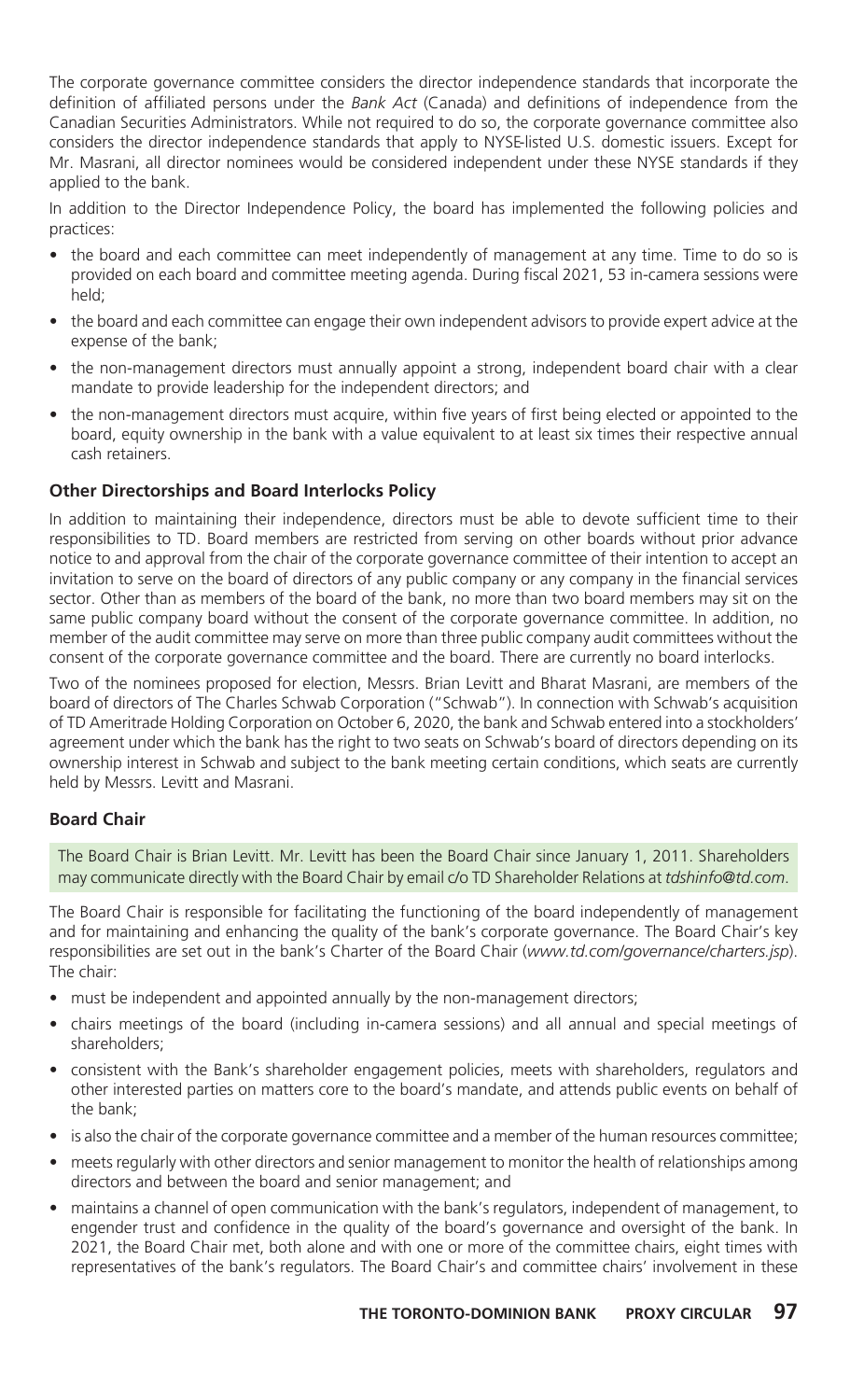meetings includes preparation as well as attendance and spans all of the bank's various businesses and the jurisdictions in which they are carried out.

For more information about the bank's Board Chair, Mr. Levitt, see the "Director Nominees" section of this circular or the bank's website at *www.td.com/governance/chair.jsp*.

#### **Shareholders' Meetings**

The Board Chair is responsible for chairing and is available to answer questions at the bank's annual shareholders' meetings. Directors are expected to attend annual shareholders' meetings. Last year, excluding Messrs. Levitt and Masrani, all but one of the director nominees then standing for election, attended the bank's virtual annual shareholders' meeting. Messrs. Levitt and Masrani attended the annual shareholders' meeting in person in Toronto, with social distancing practices in place.

## **BOARD MANDATE**

Shareholders elect the board to oversee management and assure that the long-term interests of shareholders are advanced responsibly, including addressing, where appropriate, the concerns of the bank's other key stakeholders and interested parties, including the bank's employees, customers, debt holders, regulators, communities and the public at large.

The board's responsibilities are set out in its charter and include the following:

- supervision of the management of the business and affairs of the bank;
- approval of the bank's strategy and major policy decisions the board must understand and approve the bank's strategy, business objectives, be kept current on progress towards those objectives and be part of and approve any major strategy and policy decisions;
- approval of the bank's enterprise risk appetite statement  $-$  the board must be satisfied that there is a framework in place so that the bank only takes risks in accordance with its risk appetite and enterprise risk framework (and the board must approve the risk appetite statement and monitor the bank's risk profile and performance);
- evaluation, compensation, talent development and succession the board must be satisfied that there are processes in place to identify, attract, evaluate, develop and retain the right people to enable the bank to meet its strategic ambitions and safeguard its unique and inclusive culture; and the board must also monitor and evaluate individuals in key management roles, and be satisfied that they are appropriately compensated for contribution to the bank's long-term success;
- oversight of the management of capital, liquidity, risks, and internal controls the board must be satisfied that policies are in place to enable the bank to maintain sufficient capital and liquidity and to protect the bank's assets and reputation; and the board must also be satisfied that the bank's risk culture, compensation policies and practices and control functions enable the bank to operate within the confines of its board-approved risk appetite;
- disclosure of reliable and timely information to investors the board must be satisfied that the bank is providing its investors with accurate and balanced information in a timely manner; and
- effective board governance the directors must function effectively as a board in order to meet its stewardship responsibilities; the board needs to be comprised of strong members with the appropriate skills and experience, and the right information.

The board's charter is incorporated by reference into this circular and has been filed with securities regulators on *www.sedar.com* and *www.sec.gov* and is available at *www.td.com/governance/charters.jsp*. In addition, shareholders may promptly obtain a free copy of the board's charter by contacting TD Shareholder Relations (contact information is provided on page 118 of this circular).

Our employees and officers execute the bank's strategy under the direction of the CEO and the oversight of the board. The Bank Act requires certain important matters to be brought before the board. The board has also reserved certain other key decisions to itself. Under its charter, the board is responsible for the establishment and maintenance of policies and procedures which are effective in supporting its oversight of management and internal controls. The board has also put in place formal policies for approving material capital allocation decisions, including material business acquisitions, investments and divestitures and major outsourcing projects. In addition, the board has complete authority over the approval of certain other transactions out of the ordinary course of business and for approving the bank's financial statements prior to release to shareholders.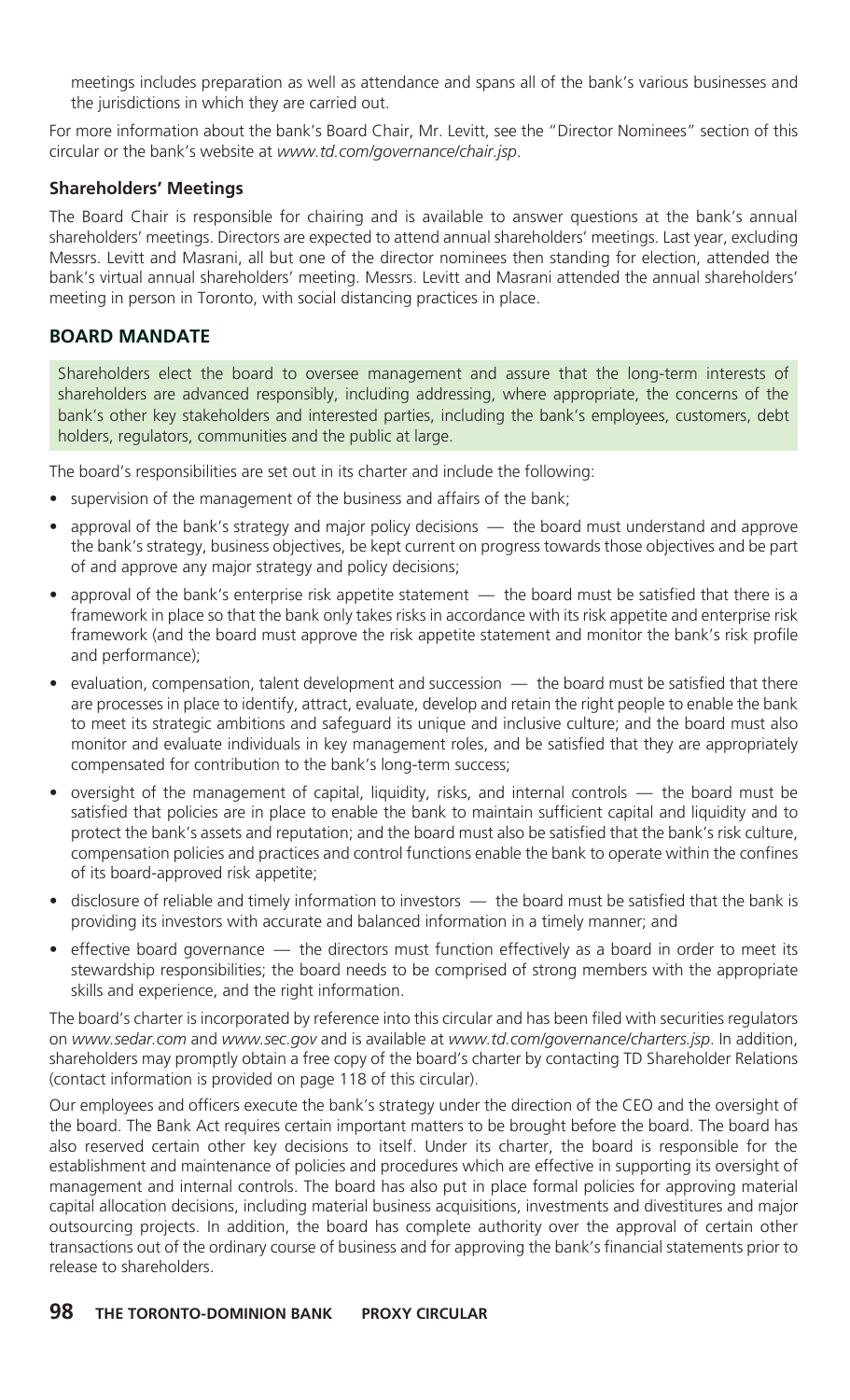#### **Strategic Planning**

The board approves the strategy and business objectives of the bank and oversees their execution. This oversight includes reviewing and approving all major strategy and policy recommendations, including the bank's annual strategic plan, annual financial plan (including the capital, liquidity and funding plans), and major capital expenditures, and monitoring adequate levels of capital and liquidity. At least annually, the board reviews the strategic plan of each business segment, considering factors including the competitive landscape, opportunities for growth and key performance metrics. The board assesses the bank's major opportunities and the risk impact of strategic decisions being contemplated, including considering whether they are within the board-approved enterprise risk appetite established for the bank and its individual business units. In addition to reviewing and discussing the bank's strategy at regular board meetings, the board annually participates in a two-day board strategy meeting.

The bank's strategy is to be the premier Canadian retail bank, a peer-leading U.S. retail bank, and a leading North American franchise-based wholesale business.

#### **Risk Management**

The board oversees the bank's risk culture and approves and oversees frameworks and policies designed to protect the assets of the bank and its continuing viability. The board also oversees the identification and monitoring of the principal risks affecting the bank's businesses, and satisfies itself that appropriate policies, procedures and practices are in place for the effective and independent management of these risks in accordance with the bank's enterprise risk framework. The board is supported in its discharge of this responsibility by its risk committee which, among other responsibilities, reviews and recommends to the board for approval the bank's enterprise risk appetite statement and satisfies itself that the bank has appropriate strategies, frameworks and policies in place to manage its current and emerging risks. In addition, the risk committee has been delegated authority to oversee the bank's crisis management, recovery and resolution plans as required by applicable regulatory requirements. See the "Managing Risk" section of the bank's 2021 MD&A for a list of the major risk types identified and the structures and processes in place to manage them.

#### **Capital and Liquidity Oversight**

The board oversees the bank's capital adequacy and management, including by annually reviewing and approving the bank's Global Capital Management Policy and the capital limits and thresholds therein. As part of this responsibility, the board is responsible for declaring dividends and approving the issuances, redemptions or repurchases of all capital, if appropriate and permitted by applicable law regulations. The board also oversees the implementation of the bank's liquidity and funding frameworks and policies and annually reviews the bank's liquidity and funding plans.

#### **Purpose and Environmental and Social Matters**

TD's purpose is to enrich the lives of its customers, communities and colleagues. This statement of purpose animates and is reflected in the bank's strategy, Risk Appetite Framework, culture and operating policies and procedures. The board's oversight of the bank's strategy occurs continuously throughout the year and includes overseeing how management pursues the responsible advancement of the long-term interests of shareholders while addressing the concerns of other relevant stakeholders and interested parties including the bank's employees, customers, communities, debt holders, regulators and the public at large.

The corporate governance committee is responsible for overseeing the bank's alignment with its purpose and the bank's performance and reporting on corporate responsibility for environmental and social matters. Each year the committee reviews the bank's Environmental, Social and Governance Report (*https://www.td.com/ca/en/about-td/for-investors/economic-social-governance-reporting/*) and receives periodic updates on environmental and social trends, best practices and the bank's relative performance. In addition, management provides regular updates to the risk committee on the bank's approach to environmental and social risk management, including climate-related risks and potential social impacts across major risk categories. The board also is assisted by the human resources committee, which reviews the bank's inclusion and diversity strategy and initiatives, actions related to colleague health, safety and well-being, and compensation related activities, including the impact of ESG on SET compensation. The board receives regular updates on environmental and social matters affecting the bank.

#### **Succession Planning**

The board and human resources committee are responsible for succession planning for the senior leadership of the bank and for overseeing the bank's people strategy. This includes identifying potential succession candidates for CEO, at least annually reviewing and approving the succession plans for senior executive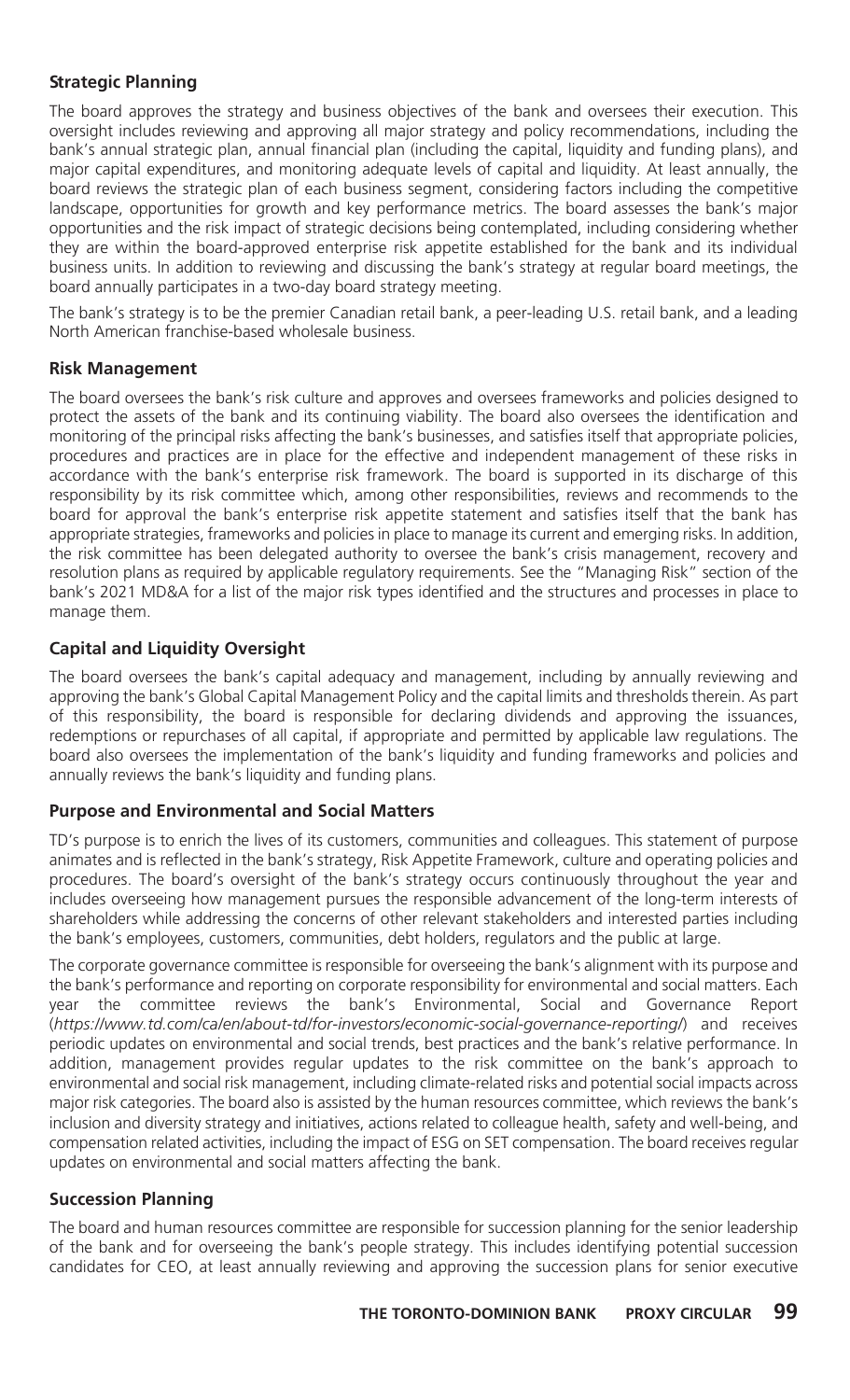positions and the heads of key control functions, being satisfied that the senior leadership team is identifying potential succession candidates for other key executive roles, monitoring development plans for those identified, and fostering management depth by rigorously assessing candidates for other senior positions.

#### **Communication**

The corporate governance committee must satisfy itself that the bank communicates effectively, both proactively and responsively, with shareholders, other key stakeholders (such as employees, customers, regulators, and communities), and the public at large. The bank's Disclosure Policy (*www.td.com/governance/ other\_policies.jsp*) describes the bank's commitment and obligations regarding the timely, accurate and balanced disclosure of all material information to a broad audience. The corporate governance committee periodically reviews the Disclosure Policy and annually receives a report from management, including members of the disclosure committee, on the policy, the design and operation of related disclosure controls and procedures, and any disclosure issues that may have arisen in the past year.

The board or appropriate committees also review and/or approve key disclosure documents, such as the bank's quarterly and annual MD&A and financial statements, annual report, annual information form, and management proxy circular.

### **Measures for Receiving Stakeholder Feedback**

Shareholders may provide feedback to the bank through a number of avenues, including via email, telephone, mail and at events (such as the annual shareholders' meeting, quarterly earnings conference calls and TD investor relations' investor events, organized by TD investor relations). The Chief Financial Officer, the Head of Investor Relations and other officers meet regularly with investment analysts and institutional investors, in Canada and internationally. The bank also receives feedback through meetings with shareholders, including with those shareholders that are interested in the bank's approach to executive compensation, corporate governance, long-term strategic positioning and corporate responsibility for environmental and social matters.

Shareholders may contact TD Shareholders Relations at *tdshinfo@td.com* and may also communicate directly with the bank's independent directors through the Board Chair (contact information is provided on page 118 of this circular or visit *www.td.com/investor-relations/ir-homepage/contact.jsp*). In addition to any timely reporting, the corporate governance committee receives an annual report on shareholder feedback on an enterprise-wide basis from management, with a primary focus on retail shareholders.

The bank is committed to proactive, open and responsive communications with shareholders, other interested parties and the public at large. The bank recognizes the importance of engagement of directors with shareholders on areas core to the board's mandate and has developed an internal guideline to support such engagement. As part of that commitment to shareholder engagement and subject to the Board Chair's approval and guidance, the bank's directors periodically extend invitations to, and respond to invitations from, certain shareholders and governance stakeholders to meet to discuss the bank's approach to executive compensation, corporate governance, corporate responsibility for environmental and social matters, long-term strategic positioning and other areas of interest to shareholders core to the board's mandate. In addition, shareholders are annually provided with an opportunity to vote for or against an advisory resolution on the bank's approach to executive compensation disclosed in the "Report of the Human Resources Committee" and "Approach to Executive Compensation" sections of this circular. The board and its human resources committee will take the results of this advisory vote into account, when considering compensation policies, procedures and decisions. Management and the corporate governance committee also carefully consider shareholder proposals received by the bank, as well as feedback and communications from recognized governance groups in Canada, and provide regular opportunities for shareholders to communicate with management and the board. The corporate governance committee also receives reports on the results of the annual meeting of shareholders and considers commentary provided by shareholders about their voting decisions. All of these inputs guide governance considerations.

#### **Internal Controls and Management Information Systems**

The board oversees, and monitors the integrity and effectiveness of, the bank's internal controls and management information systems. The board also oversees adherence to applicable legal, audit, compliance, regulatory, accounting and reporting requirements. Through this process, the board satisfies itself that the bank's financial reporting and financial control systems are operating appropriately. Management's report on internal control over financial reporting and related information is available under the heading "Accounting Standards and Policies — Controls and Procedures" in the bank's 2021 MD&A.

The bank maintains a program for raising conduct and ethics concerns, which provides employees and members of the public worldwide with an open and effective communication channel to report complaints or concerns regarding accounting, internal accounting controls or auditing matters and other ethical, legal or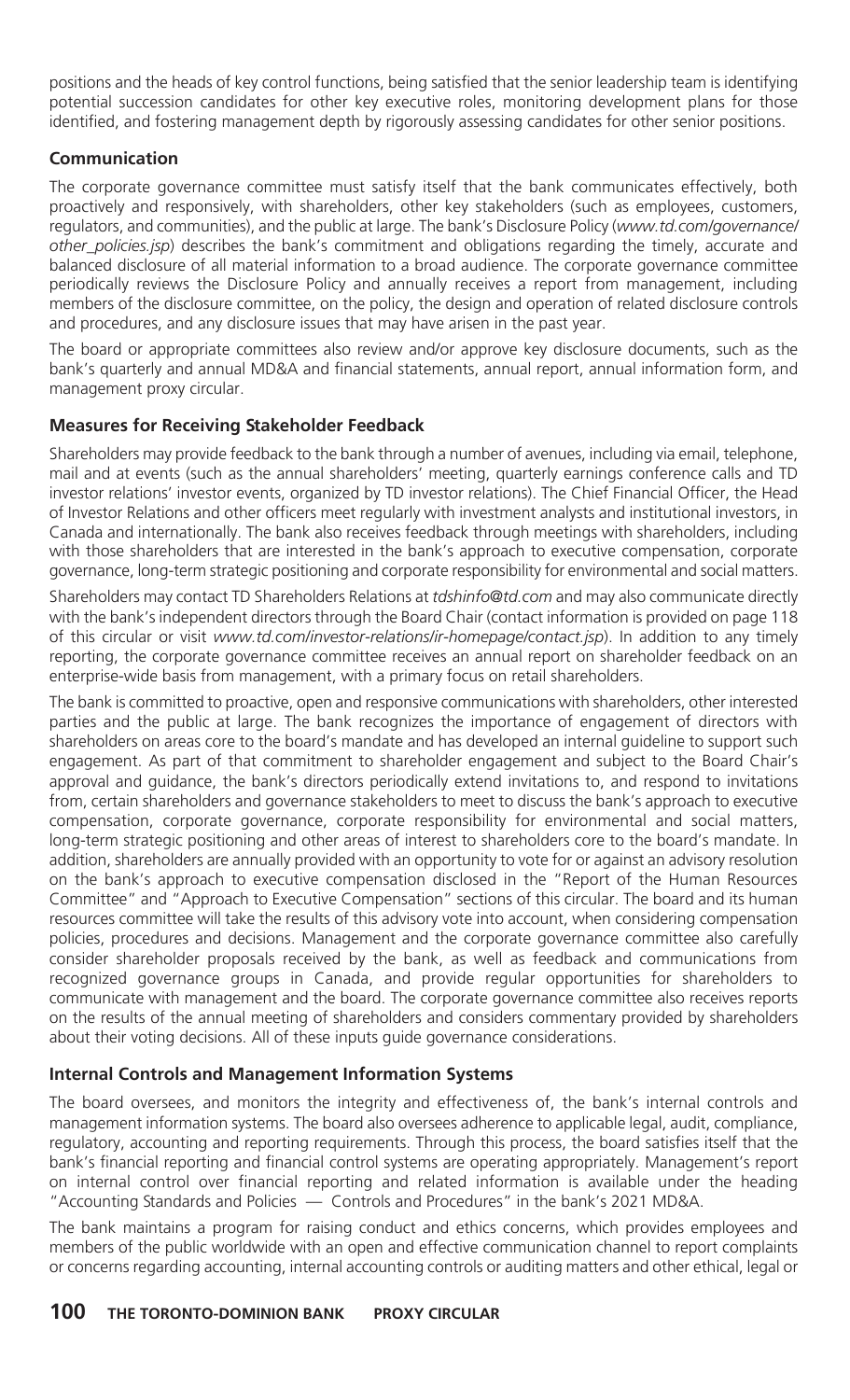regulatory matters. The audit committee monitors reports regarding accounting, internal accounting controls and auditing matters. A description of the program including the Conduct and Ethics Hotline is available at *https://www.td.com/about-tdbfg/corporate-governance/tdbfg-conduct-and-ethics-hotline/.*

#### **Developing the Bank's Approach to Corporate Governance**

The board believes the bank's success is based on a culture of integrity which starts with the "tone at the top". As set out in its charter, the board is responsible for setting the tone for the risk, integrity and compliance culture throughout the bank. The board expects the highest level of personal and professional integrity from the CEO, other executive officers and all employees. The corporate governance committee keeps abreast of the latest regulatory requirements, global emerging trends and guidance in corporate governance and updates the board on corporate governance issues, as necessary.

#### **POSITION DESCRIPTIONS**

The corporate governance committee annually reviews the board-approved written Position Description for Directors, Charter of the Board Chair, and Charter for Committee Chairs and recommends amendments if required. These documents are available at *www.td.com/governance/charters.jsp.* The human resources committee also annually reviews and approves a written Position Description for the Group President and CEO. In addition, the human resources committee reviews the mandates applicable for all senior leadership roles (rank of or equivalent to group head or higher and other key positions as determined from time to time).

## **ORIENTATION AND CONTINUING EDUCATION**

#### **Orientation**

The corporate governance committee oversees the implementation and monitors the effectiveness of an orientation program for new directors.

Our director orientation program is comprised of several components, including:

- 1. Each new director receives a set of orientation reference materials tailored to their unique background, experience and expected committee responsibilities. Reference materials include, among other things: the bank's key governance policies and guidelines; information about board and director evaluation processes; board and committee charters; board and relevant committee minutes for the previous year; and business and strategic materials;
- 2. Each new director participates in comprehensive education sessions at which the CEO or other members of the executive management team present and answer questions on how the bank is managed, its business and control functions, strategic direction, capital and liquidity management, finance, human capital management, information technology, marketing/digital, environmental and social matters, the regulatory environment, directors' responsibilities, and other significant issues and key risks the bank faces;
- 3. New directors meet with the CEO and the Board Chair and the chair of each committee the director is joining; and
- 4. New directors are assigned a "mentor" director for the director's first year to answer questions and provide contextual information to better understand materials, presentations and processes.

New directors are also offered an opportunity to visit various sites (e.g., the head office of TD Bank US Holding Company, retail branches, operations centres, contact centres, trading floors).

#### **Continuing Education**

The corporate governance committee oversees continuing education for directors and is a resource for ongoing education about directors' duties and responsibilities.

All directors are expected to continuously deepen their knowledge of the business of the bank, relevant trends in business and industry, and the regulatory environment in which the bank and its subsidiaries operate. Presentations are regularly made to the board on different aspects of the bank's operations, and periodically on topical areas, to assist directors in fulfilling their responsibilities. In addition to training and education for the full board, there is specialized training for committees as required or desirable. These educational presentations are made by management and in some cases by external presenters.

Directors are canvassed on specific topics, emerging trends and best practices relevant to the board as a whole or to a specific committee that they would like to learn more about. All non-management board members are expected to participate in sufficient continuing education to be effective in their roles.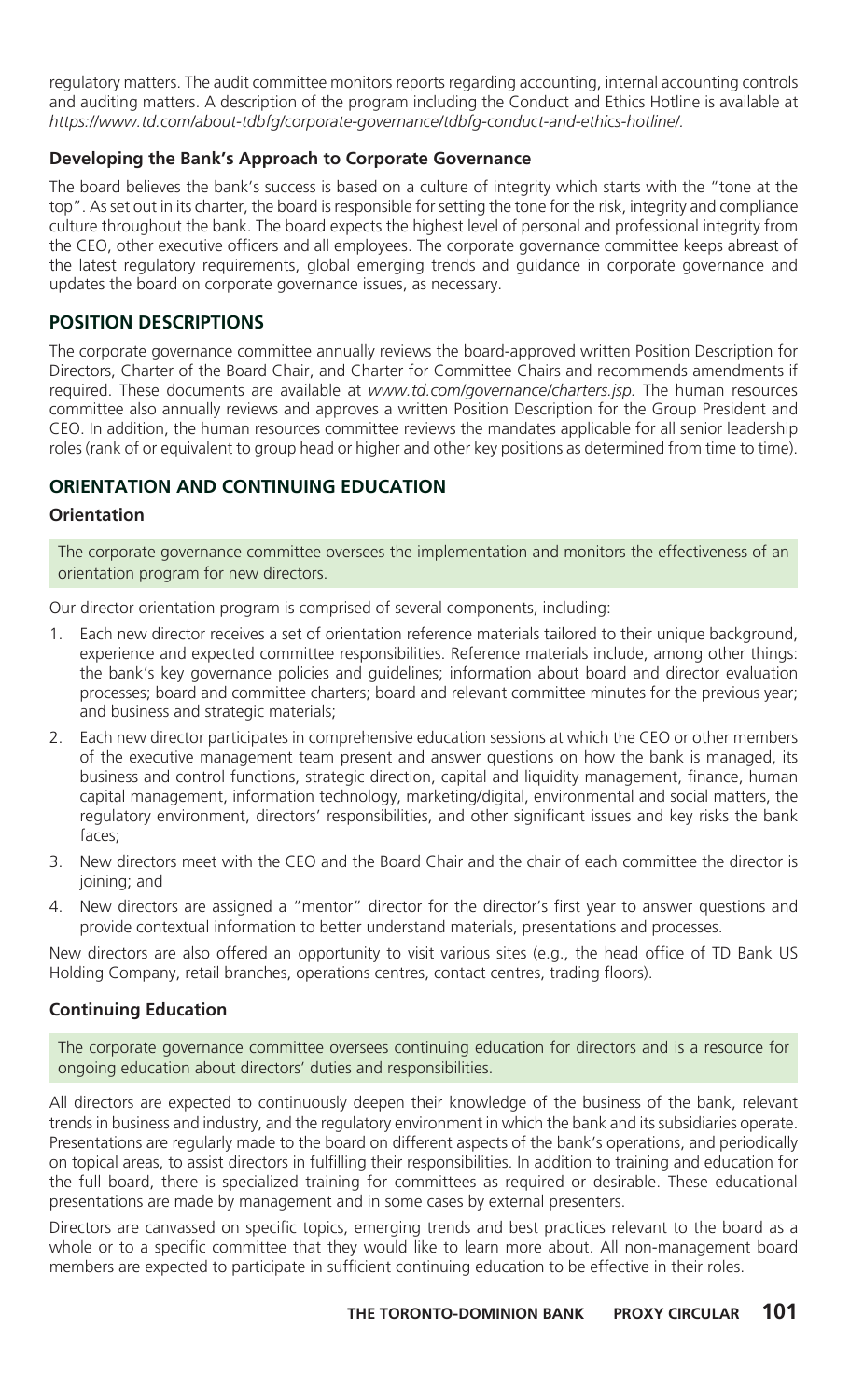The continuing education program for directors provided by the bank includes:

- in-depth sessions ("deep dives") as well as an annual two-day board strategy meeting on different business, economic, enterprise and regulatory topics. Each deep dive includes an element of general education as context for the discussions (e.g., the industry, competitors, trends, and risks/opportunities);
- optional director orientation sessions for directors in their second year of service;
- complete access to management to become and remain informed about the bank's businesses and for any other purposes that may help them fulfill their responsibilities;
- informal board/executive interaction sessions for directors to meet additional members of senior management and the bank's next generation talent;
- enrollment in events and access to publications to enhance their knowledge of directors' responsibilities and current governance trends;
- regular presentations on different aspects of the bank's operations;
- periodic presentations and reports summarizing significant regulatory and market developments;
- opportunities to visit various operational sites;
- access to regularly updated learning and development materials on the board portal, curated against five areas of focus: economic and competitive landscape; strategy and business model; technology and innovation; legal and regulatory; and risk; and
- reimbursement of expenses for external education sessions as applicable, which they are encouraged to attend.

|                  | DIRECTOR EDUCATION SESSIONS - FISCAL 2021                                                                                                                                             |                   |
|------------------|---------------------------------------------------------------------------------------------------------------------------------------------------------------------------------------|-------------------|
| <b>Date</b>      | <b>Sessions</b>                                                                                                                                                                       | <b>Attendance</b> |
| <b>Regularly</b> | Pandemic Lessons Learned, including Contact Center<br>Transformation, Impact on the bank's Workforce,<br>Digitization and Automation, Credit and Market Risk, and<br>Third Party Risk | Board             |
|                  | Strategy and Corporate Development Updates                                                                                                                                            | <b>Board</b>      |
|                  | Economic Updates                                                                                                                                                                      | Board             |
|                  | Key Business Risks and Challenges                                                                                                                                                     | <b>Risk</b>       |
|                  | People Strategy Updates                                                                                                                                                               | <b>HRC</b>        |
|                  | IFRS 17 Updates                                                                                                                                                                       | Audit             |
|                  | Report on Governance Events                                                                                                                                                           | CGC               |
| Q <sub>1</sub>   | COVID-19 Impacts on Audit Strategy                                                                                                                                                    | Audit             |
|                  | Credit Risk Update                                                                                                                                                                    | Risk              |
|                  | Environmental and Social Matters, Performance and<br>Disclosure Strategy                                                                                                              | CGC               |
|                  | <b>Complaint-Handling Procedures</b>                                                                                                                                                  | CGC               |
|                  | Adapting Board Meetings in a Virtual World                                                                                                                                            | CGC               |
|                  | Pay Equity Update                                                                                                                                                                     | <b>HRC</b>        |
| Q <sub>2</sub>   | <b>Trading Environment Update</b>                                                                                                                                                     | Board             |
|                  | Financial Consumer Agency of Canada                                                                                                                                                   | Audit             |
|                  | ESG Disclosure and Reporting Standards                                                                                                                                                | Audit             |
|                  | Climate-Related Risks                                                                                                                                                                 | Risk              |
|                  | Insider Risk Management Update                                                                                                                                                        | Risk              |
|                  | Comprehensive Capital Assessment Review                                                                                                                                               | Risk              |
|                  | Benchmark Rate Reform                                                                                                                                                                 | Risk/Audit        |
|                  | Technology and Cybersecurity Risk                                                                                                                                                     | Risk/Audit        |
|                  | AML Technology Update                                                                                                                                                                 | Risk/Audit        |
|                  | ESG Reporting Frameworks and Standards                                                                                                                                                | CGC               |
|                  | Diversity and Inclusion Update                                                                                                                                                        | <b>HRC</b>        |
| Q <sub>3</sub>   | Credit Allowance Outlook                                                                                                                                                              | Board             |
|                  | Diversity & Inclusion Deep Dive with a Focus on Indigenous<br>Peoples                                                                                                                 | Board/HRC         |
|                  | TD Securities' ESG Strategy                                                                                                                                                           | Board             |
|                  | Next Evolution of Work                                                                                                                                                                | Board/HRC         |
|                  | <b>ESG Interim Strategy Update</b>                                                                                                                                                    | CGC               |
|                  | Basel III Reforms Update                                                                                                                                                              | Risk              |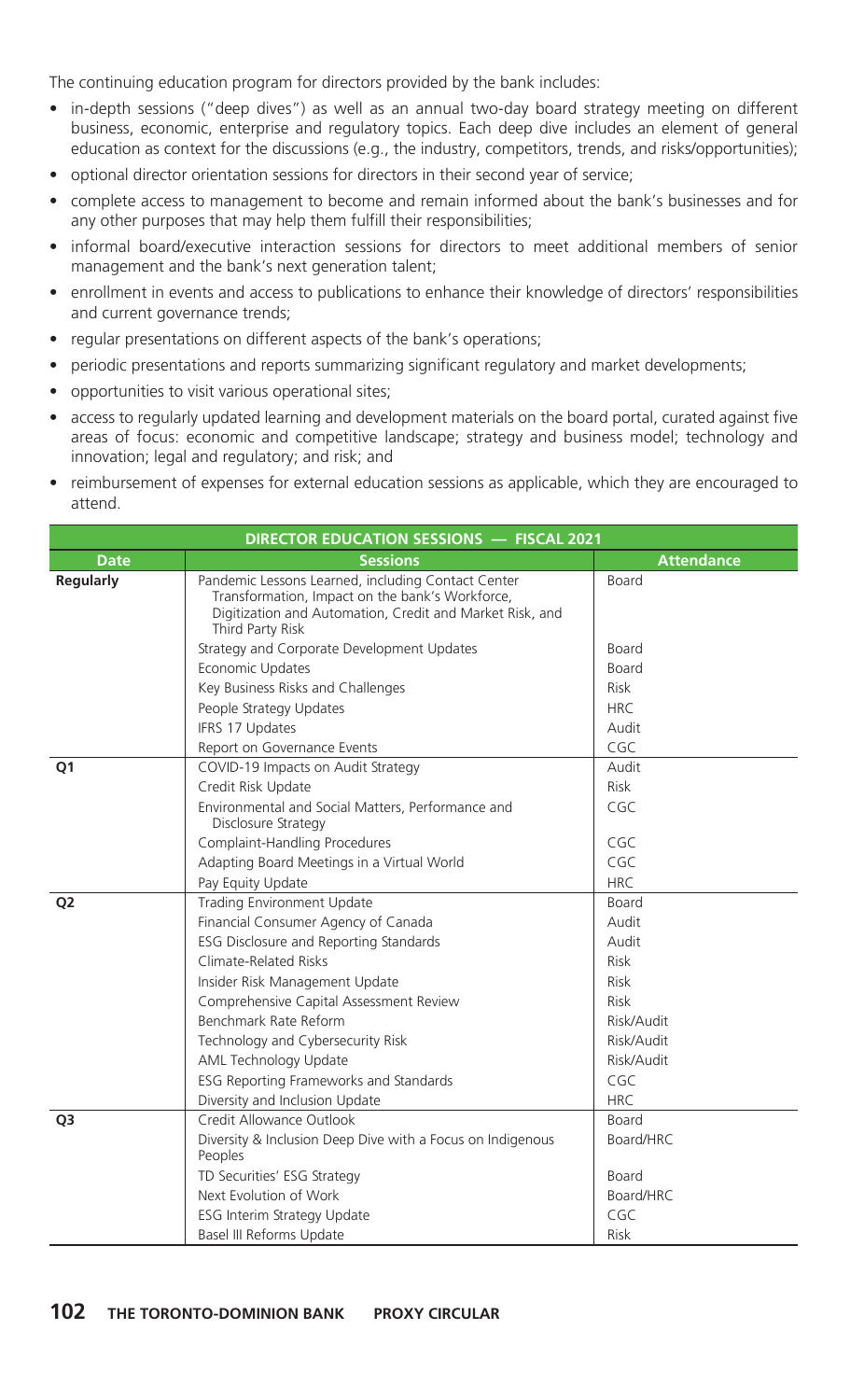| DIRECTOR EDUCATION SESSIONS - FISCAL 2021 |                                                                                                                   |                   |  |  |
|-------------------------------------------|-------------------------------------------------------------------------------------------------------------------|-------------------|--|--|
| <b>Date</b>                               | <b>Sessions</b>                                                                                                   | <b>Attendance</b> |  |  |
| Q4                                        | Cloud Update                                                                                                      | Board             |  |  |
|                                           | Digital Currency                                                                                                  | Board             |  |  |
|                                           | ESG Education Sessions, including Financed Emissions, and<br>Power & Utilities: Landscape and Strategy Discussion | Board             |  |  |
|                                           | Marketing Strategy                                                                                                | Board             |  |  |
|                                           | Interest Rate Environment Update                                                                                  | Board             |  |  |
|                                           | Data Strategy                                                                                                     | <b>Board</b>      |  |  |
|                                           | Future of Banking, including Non-Traditional Competitors,<br>Payments, Data Aggregation / Open Banking            | Board             |  |  |
|                                           | <b>Canadian Election Discussion</b>                                                                               | Board             |  |  |
|                                           | TD Future Workplace Strategy                                                                                      | <b>Board</b>      |  |  |
|                                           | <b>ESG Strategy</b>                                                                                               | <b>Board</b>      |  |  |
|                                           | Digital Roadmap                                                                                                   | <b>Board</b>      |  |  |
|                                           | Annual Cybersecurity Program Update                                                                               | Board             |  |  |
|                                           | <b>Emerging Audit Topics</b>                                                                                      | Audit             |  |  |
|                                           | Environmental and Social Risk Update                                                                              | <b>Risk</b>       |  |  |
|                                           | Operational Resilience                                                                                            | <b>Risk</b>       |  |  |
|                                           | Data Governance Update                                                                                            | Risk/Audit        |  |  |

## **ETHICAL BUSINESS CONDUCT**

As a responsible business enterprise and corporate citizen, the bank is committed to conducting its affairs to the highest standards of ethics, integrity, honesty, fairness, and professionalism.

While reaching the bank's business goals is critical to its success, equally important is the way these goals are achieved. There are a number of policies and procedures in place, including the Code, the Culture Framework, the Conduct Risk Management Policy, and the Anti-Bribery and Anti-Corruption Policy, which encourage and promote a culture of ethical business conduct at the bank.

The board and its committees oversee the culture of integrity or "tone at the top" established throughout the bank, including compliance with the bank's policies and procedures for ethical personal, business and market conduct. The corporate governance committee receives regular reports from management discussing the various policies and governance structures that support this important oversight function.

The corporate governance committee also oversees the status and effectiveness of the bank's conduct risk management program, including receiving reports on any potential conduct risk trends and provides regular updates to the board.

## **Code of Conduct and Ethics**

The Code applies at all levels of the organization, from major decisions made by the board, to day-to-day business transactions. The Code has been filed with securities regulators on *www.sedar.com* and *www.sec.gov*, and is also available to shareholders at *www.td.com/governance/other\_policies.jsp* or by contacting TD Shareholder Relations via the contact information on page 118 of this circular.

The Code establishes the standards that govern the way directors and employees deal with each other, as well as with shareholders, customers, governments, regulators, suppliers, competitors, the media and the public at large. Within this framework, all directors, officers and employees are expected to exercise good judgment and be accountable for their actions. All directors and employees are required to review and complete training on the contents of the Code and attest to their ongoing compliance with the Code annually.

The corporate governance committee annually reviews the Code and oversees monitoring compliance with the Code, including approving, where appropriate, any waiver from the Code to be granted for the benefit of any director or executive officer of the bank. In fiscal 2021, there were no such waivers sought or granted. Compliance with the Code is monitored by management on an ongoing basis and material issues arising under the Code are reported to the corporate governance committee by the human resources department or the conduct risk team within compliance. An annual report is submitted by the chief human resources officer to the corporate governance committee on the attestation process confirming the completion of training and attestation activities. Employees are required to report any suspected violations of the Code immediately to TD and various internal reporting channels are outlined in the Code under "Reporting Violations". The human resources committee receives a report annually on the impact of risk and control related events, including Code violations on individual compensation and continuing employment of executives. Employees who may be uncomfortable using these internal channels can report possible violations anonymously through the TD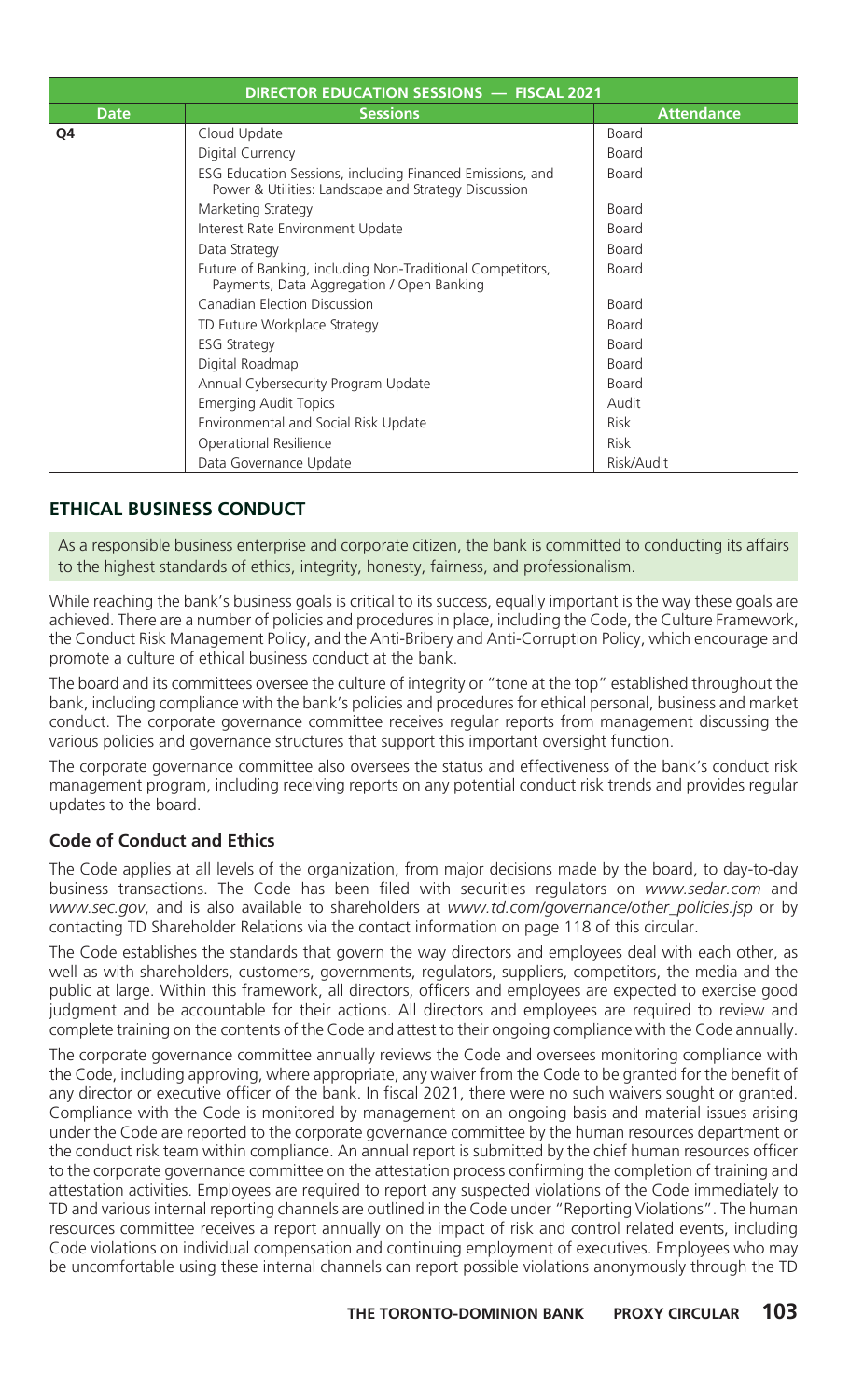Conduct and Ethics Hotline as described under "Internal Controls and Management Information Systems" above in this Schedule A. The audit committee oversees that concerns or complaints relating to questionable accounting, internal accounting controls or auditing matters are resolved in a satisfactory manner.

#### **Insider Trading Policies**

Safeguards are in place to monitor personal trading of executive officers and other officers and employees in key positions for insider trading. This monitoring is conducted by trained and experienced compliance officers who have access to records of the bank trading accounts in which these individuals hold securities. All officers and employees covered by the bank's insider trading policies are required to disclose trading accounts to the bank and ensure that such accounts are maintained in-house or at an approved financial institution. In addition, covered officers and employees (including the named executive officers listed in the Summary Compensation Table under the "2021 Performance and Compensation" section of this circular) are required to pre-clear any securities trade with the bank's compliance department and are subject to periods when trading is restricted. Reporting insiders, as required by law, must file insider reports via the internet-based System for Electronic Disclosure by Insiders (SEDI).

### **Director Conflict of Interest**

Directors may not be eligible to stand for election if they have a potential or actual conflict of interest that is incompatible with service as a director. In addition to their annual questionnaires (discussed above), directors have an ongoing obligation to provide the bank with complete information on all entities in which they have a material interest, so that any potential conflicts can be identified. In general, each director is individually responsible for reporting any potential or actual conflict of interest between them and the bank to the corporate governance committee, and for providing the committee with any additional information it may request. The committee will determine an appropriate course of action with respect to any such director. Where a director's potential or actual conflict of interest is manageable (for example, by the director being absent for certain deliberations of the board), the director may be eligible for election and the corporate governance committee will monitor the conflict. Should a conflict become incompatible with service as a director, the director must offer their resignation.

## **BOARD COMPOSITION, DIRECTOR NOMINATIONS AND BOARD RENEWAL**

#### **Board Size**

In considering board size, the board balances the competing goals of keeping the board to a size which facilitates effective discussions, while at the same time offering adequate representation to meet the competency and diversity needs of board and committee work in the context of the bank's business and operating environment.

The board is required to have a minimum of 12 directors. The exact size of the board is set by directors' resolution prior to each annual shareholders' meeting on the recommendation of the corporate governance committee. The board size may be changed by the board from time to time between annual shareholders' meetings.

#### **Approach and Process**

The board strives to be constituted of directors with the right mix of experience, expertise and diverse perspectives to enable the board to carry out its wide-ranging responsibilities. The board balances the need for a fresh perspective with the broad experience needed to oversee a complex, multi-national banking enterprise.

The corporate governance committee recommends to the board for approval criteria for the composition of the board, regularly assesses the board's succession and renewal plans in light of such criteria, and satisfies itself that the directors of the bank, taken as a whole, have the competencies relevant to the opportunities, risks, culture and ethics, and long-term strategy of the bank. In identifying individuals qualified to become candidates, the committee invites suggestions from other directors and management, and it often engages independent consultants. The chair leads the process and the CEO is included with a number of directors in the interview process. The bank maintains an evergreen list of potential director candidates. The corporate governance committee regularly considers potential candidates even when the board does not have an immediate vacancy.

The corporate governance committee satisfies itself that prospective candidates fully understand the board and its committees and the contributions expected of individual directors. The corporate governance committee assesses the personal attributes, competencies and experience of each candidate to determine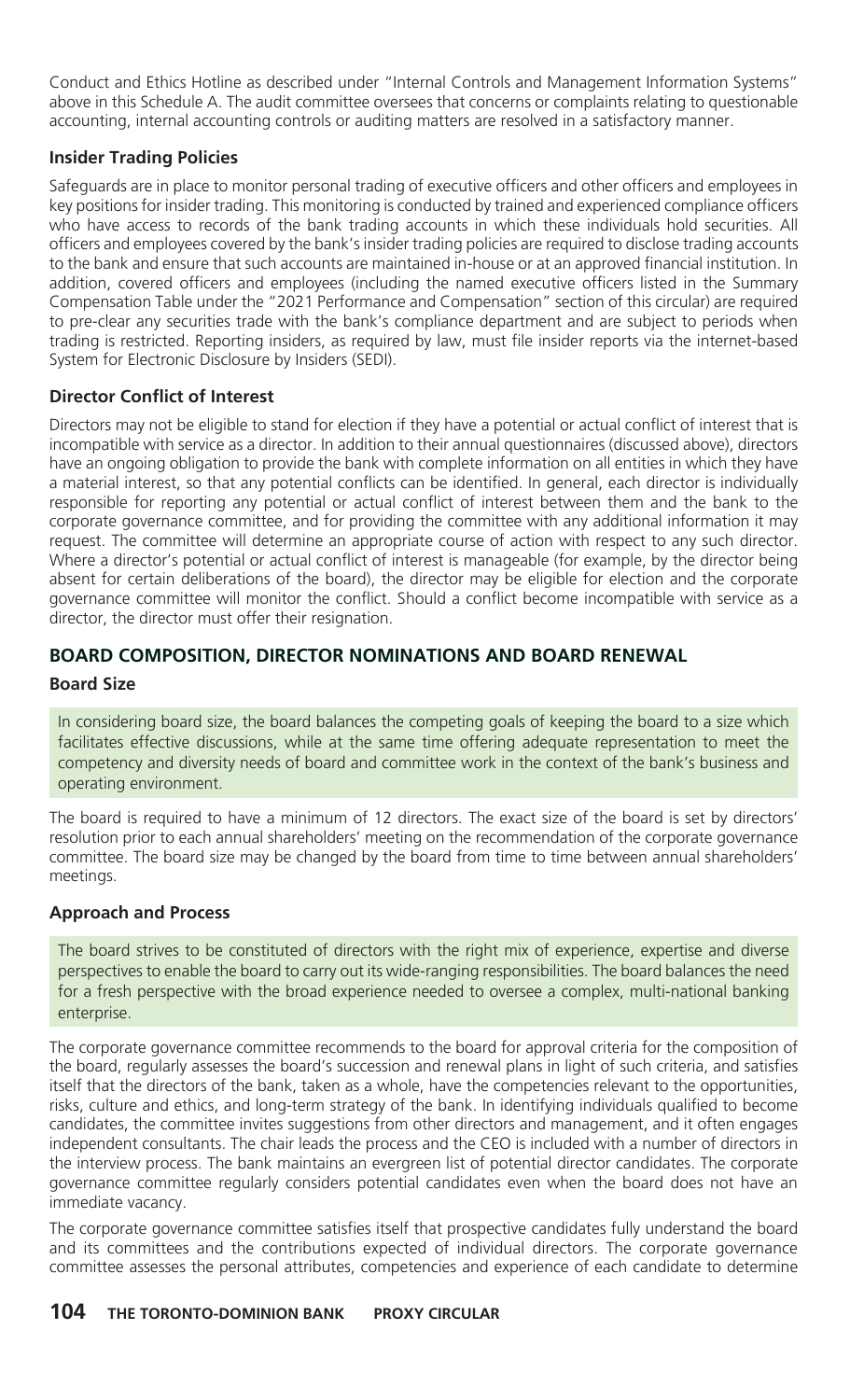that they will be able to make an effective contribution to the work of the board. Upon the recommendation of the corporate governance committee, the board annually recommends the director nominees to shareholders, who may vote separately on each nominee at the annual shareholders' meeting. The nominees identified in the "Director Nominees" section of this circular were recommended to the board by the corporate governance committee.

In addition to other avenues for sourcing potential board candidates, from time to time the bank receives and considers unsolicited nominations. Such nominations should be addressed to the Board Chair at the address provided in the "Shareholder Inquiries" section of this circular. The Chair will bring to the attention of the corporate governance committee any unsolicited nominations that, in the Chair's opinion, merit consideration by the committee.

#### **Competencies and Skills/Experience Matrix**

The board is composed of members with a broad spectrum of competencies (e.g., skills, educational backgrounds, experience and expertise from a range of industry sectors and geographies) that reflect the nature and scope of the bank's business. All of the directors have significant expertise in executive leadership, and governance.

The corporate governance committee uses the following matrix to assess the collective skill and experience profile of the director nominees it recommends to the board taking into consideration the bank's strategy, opportunities, risk profile and overall operations:

- Executive Leadership
- Financial Services
- Insurance
- Risk Management
- Talent Management & Executive Compensation
- Audit/Accounting
- Capital Markets/Treasury
- Environmental, Social and Governance
- Government/Public Affairs
- Legal/Regulatory
- Marketing/Digital/Data
- Technology Management
- Operational Excellence

On an annual basis, the corporate governance committee reviews the matrix to confirm that it continues to reflect the most relevant skill and experience competencies that the board needs to address its many responsibilities and long-term strategy of the bank. Directors annually self-assess their skills and experiences against the above listed competencies required by the board to discharge its responsibilities.

Each director nominee's key competencies are listed in the charts under the "Director Nominees" section of this circular.

#### **Diversity**

The board recognizes and embraces the benefits of diversity in its membership as a competitive advantage, which is in keeping with the bank's commitment to diversity and inclusion at all levels of the bank's workforce.

As set out in the bank's Board Diversity Policy, when identifying and considering qualified candidates for the Board, the CGC considers diversity criteria reflecting the communities TD serves and in which it operates, including diversity in skills, regional and industry experience, gender, age, race, cultural background and other attributes, while recognizing that the Board is comprised of a limited number of individuals. The Board has established a goal that women and men each comprise at least 30% to 40% of the board's directors. In addition to its own consideration of candidates to recommend for appointment to the Board, the CGC also may engage recruitment firms to identify candidates with particular competencies and personal attributes, including the diversity criteria set out in the bank's Board Diversity Policy. As well, the Board's annual selfevaluation process includes an assessment of the Board's mix of members, skills, experience, diversity and other characteristics. This year, women comprise 38% (5 of 13) of all director nominees. In addition, 38% (5 of 13) of all director nominees voluntarily self-identified as a visible minority<sup>(1)</sup>, an Indigenous person<sup>(2)</sup>, LGBTQ2+ $(3)$  or a person with a disability $(4)$ .

(1) "Visible minority" is defined as non-Caucasian in race or non-white in colour, other than an Indigenous person.

(2) "Indigenous person" is defined as First Nations, Inuit, Métis, American Indian, Alaska Native, Native Hawaiian or other. (3) "LGBTQ2+" is defined as a member of the Lesbian, Gay, Bisexual, Transgender, Queer, Two-Spirit, Plus community.

(4) "Person with a disability" is defined as a person having a long-term or recurring visible or invisible physical, mental, sensory, psychiatric or learning impairment, including impairment resulting from, or related to hearing, seeing, vocal, mobility, agility, pain, neurological, memory, developmental, psychological or addiction.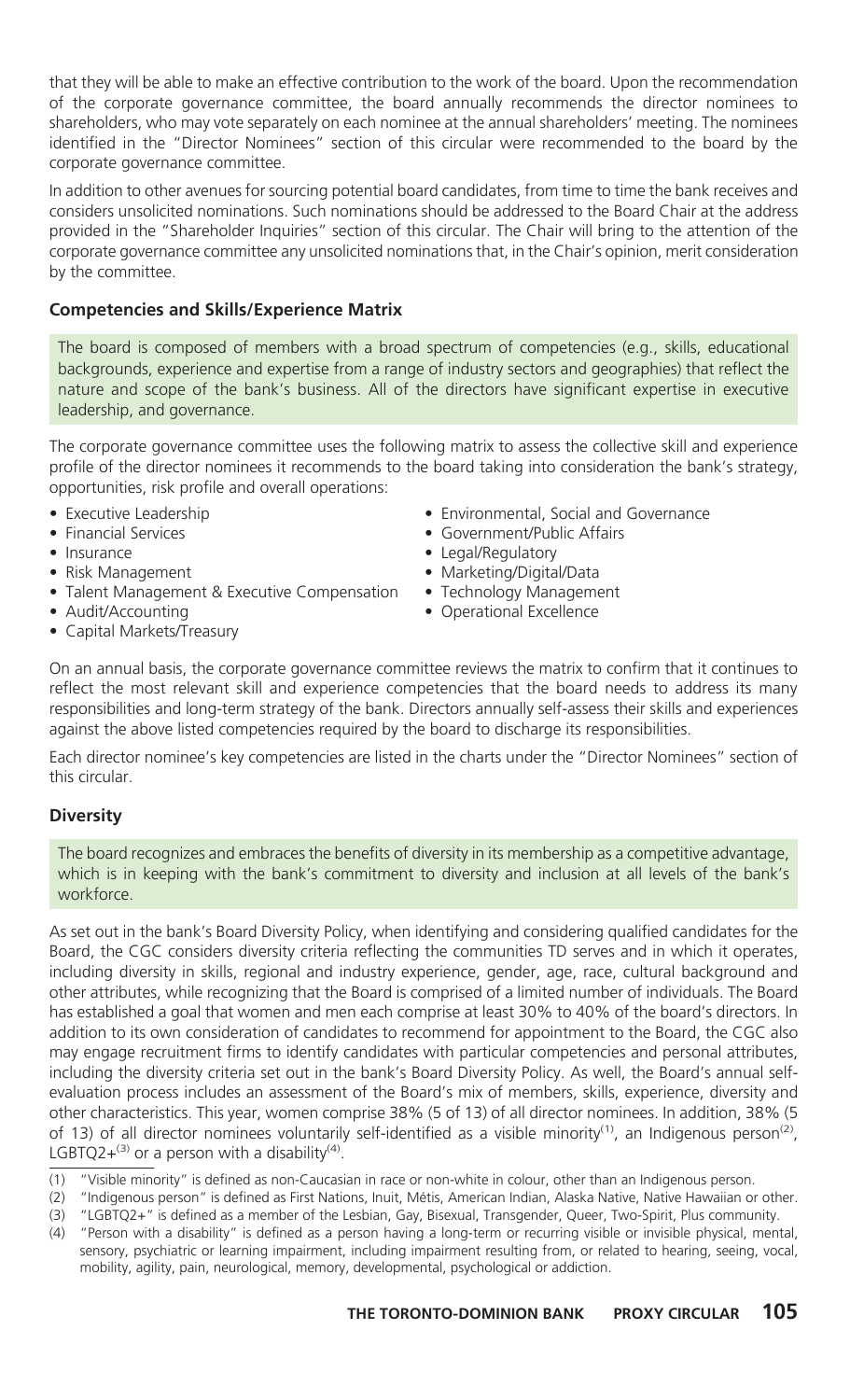The bank also sets goals for representation of women and other groups at the bank's other senior management levels. Each business within the bank monitors its respective progress against these diversity objectives on a quarterly basis. In 2021, we made a broader and longer-term commitment to increase women in roles titled vice president and above in Canada to 45% by 2025. To achieve these results, the bank invests significant resources in diversity and talent initiatives to support the development and advancement of its employees. As at February 7, 2022, women comprise 23% (3 of 13) of SET members. Additionally, we have made a broad and long-term commitment to increase minority representation at executive levels across North America, achieving 25% Black, Indigenous Peoples and minority community, by 2025 and, in 2020, we committed to doubling the representation of Black executives at TD in North America by the end of 2022.

### **Proxy Access Policy**

Under the bank's proxy access policy qualifying shareholders may submit one or more director nominations to be included in the bank's proxy circular and form of proxy and ballot for the annual shareholders' meeting. The key elements of this policy are that: (a) nominating shareholder(s) must collectively meet an ownership threshold of 5% of the common shares of the bank; (b) common shares equal to the minimum ownership threshold must have been held by the nominating shareholder, or each member of the group, continuously for at least three years and the nominating shareholder(s) must have full voting and economic rights in the shares; (c) the nominating shareholder group may not be larger than 20 shareholders, with funds under common management generally counting as one shareholder; and (d) the number of proxy access nominees in the proxy circular for a shareholders' meeting may not exceed 20% of the board's size.

The bank will include the names of the person(s) nominated by shareholders in its proxy circular in a manner that clearly sets out the choices available to shareholders and the board's recommendations. The names of the proxy access nominees will also be included in the bank's form of proxy and ballot, on the same or next page as the nominees recommended by the board, separated and labeled with the board's recommendation. In addition, the bank will include a statement by the nominating shareholder(s) in the proxy circular in support of the election of the proxy access nominees of up to 500 words, plus biographical information about the proxy access nominees required to be included in the proxy circular.

The ownership threshold of 5% of common shares of the bank that is contained in the bank's proxy access policy is the minimum threshold currently permitted by the Bank Act. A lower ownership threshold of 3% of common shares is prevalent in the form of proxy access adopted by companies in the U.S. and is preferred by some of the bank's shareholders in Canada. The Department of Finance (Canada) has engaged in a consultation process with a view to updating the Bank Act. In that context, the bank made a submission (available at the following link: *www.td.com/governance/proxy-access.jsp*) proposing that the proxy access framework which has been adopted by the bank be incorporated into the Bank Act, but with the 3% ownership threshold. Amendments to the corporate governance provisions of the Bank Act were not included in the *priority amendments to the* Act announced in March 2018. At that time, the government also announced that additional legislative amendments will be proposed that will include corporate governance, and the government extended the sunset provision in the Bank Act for an additional five years to 2023. If and when the proposed legislative changes outlined in the letter are made, TD's board of directors intends to lower the minimum ownership threshold in the bank's proxy access policy to 3% from 5%.

The bank is aware that some shareholders would prefer to see proxy access adopted by way of a by-law approved by shareholders. The bank currently expects that, following the enactment of corporate governance changes to the Bank Act flowing from the review mentioned above, the bank will update its by-law. When this happens, the bank will give effect to the terms of its proxy access policy in its by-law.

#### **Assessments**

The board annually evaluates the effectiveness of the board and its chair, its committees and their chairs, individual directors, and the CEO.

The corporate governance committee is responsible for establishing an effective evaluation process and engages the expertise of an independent consultant to assist in the design of the feedback surveys and to facilitate the review and consultation process. The board's approach to the feedback process is meant to be constructive and to assist the corporate governance committee in determining whether the right programs are in place for continuously improving directors' functioning and effectiveness. To provide a 360° view, in the case of the assessment of the board, the Board Chair and the CEO, senior executive management members are asked to participate in the feedback process. The chart below outlines the feedback process.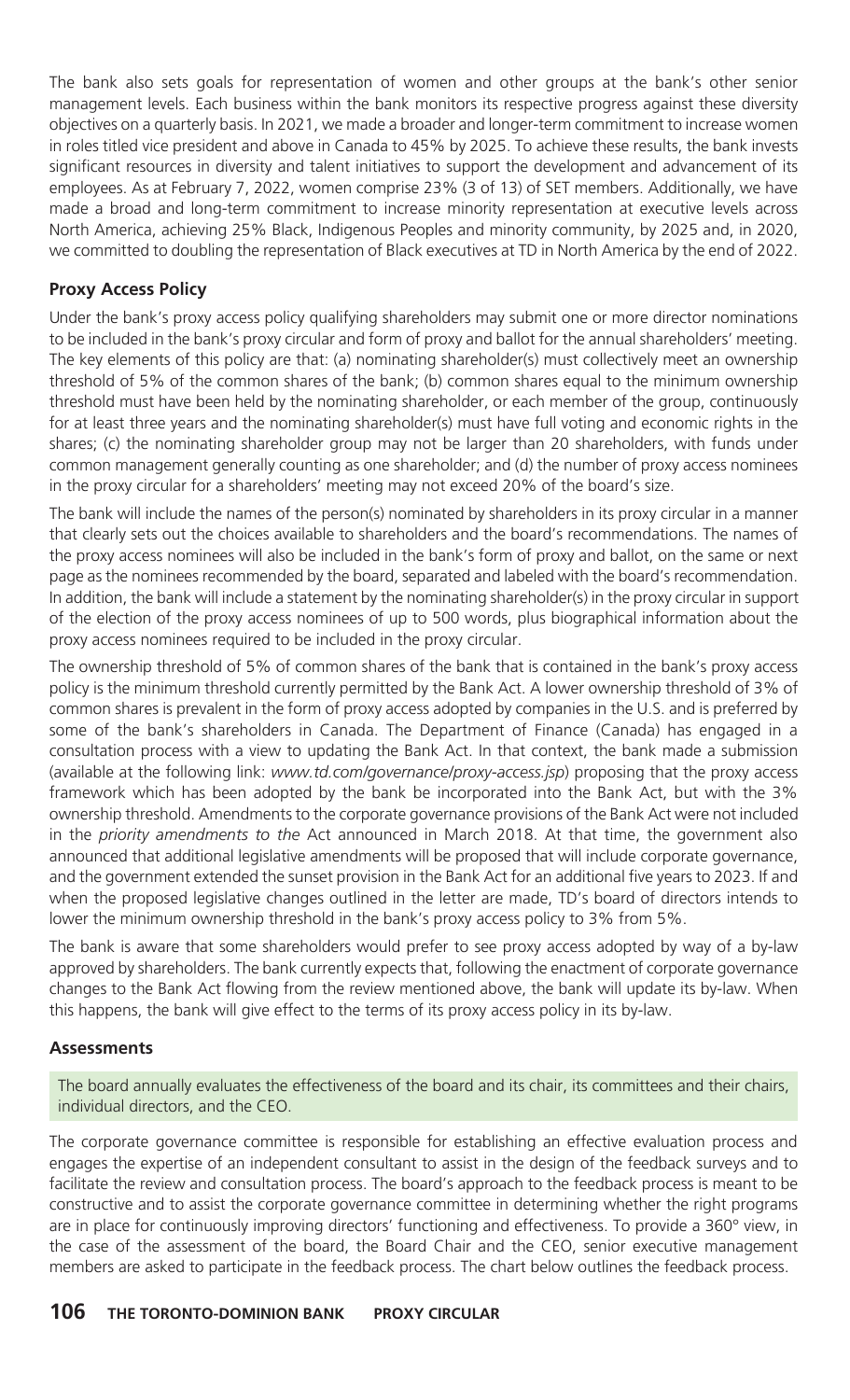| <b>Annual</b><br><b>Assessments</b>            | <b>Participants</b>                    | <b>Process</b>                                                                                                                                                                                                                                                                                                                                                                                                                                                                                                                                                                                                                                                                                                                                                                                                                                                                                                                                                                                                                                                                                                                                                                                                                                                                              |
|------------------------------------------------|----------------------------------------|---------------------------------------------------------------------------------------------------------------------------------------------------------------------------------------------------------------------------------------------------------------------------------------------------------------------------------------------------------------------------------------------------------------------------------------------------------------------------------------------------------------------------------------------------------------------------------------------------------------------------------------------------------------------------------------------------------------------------------------------------------------------------------------------------------------------------------------------------------------------------------------------------------------------------------------------------------------------------------------------------------------------------------------------------------------------------------------------------------------------------------------------------------------------------------------------------------------------------------------------------------------------------------------------|
| Board Feedback                                 | All directors and<br>select executives | • Participants complete a comprehensive feedback survey on board<br>effectiveness and performance.<br>• Feedback is sought on a variety of matters, including what the board<br>could do differently, what the board's priorities should be in the coming<br>year, execution of the bank's strategy, oversight of the bank's risk<br>appetite, and overall effectiveness of communications between the<br>board and senior management.<br>• Responses are submitted to an independent consultant on a<br>confidential basis. The consultant consolidates and reviews the results<br>with the Board Chair to identify key themes and possible actions.<br>• The Board Chair leads a discussion with the corporate governance<br>committee to review the feedback report prepared by the independent<br>consultant and propose board priorities for the coming year to address<br>any development opportunities highlighted by the survey results.<br>• The Board Chair then leads a discussion with the board on the results<br>and proposed priorities of the board for the coming year, including<br>whether any changes to the structure or composition of the board or its<br>committees may be appropriate. The board priorities for the coming<br>year are then approved by the board. |
| Individual Director<br>Feedback                | All directors                          | • The Board Chair has one-on-one discussions with each director.<br>• The Board Chair first meets with each director to obtain self-assessment<br>input and to receive feedback about the performance and any<br>development needs of the board, its committees and other directors.<br>• The Board Chair then meets with each director to provide individual<br>feedback.                                                                                                                                                                                                                                                                                                                                                                                                                                                                                                                                                                                                                                                                                                                                                                                                                                                                                                                  |
| Committees and<br>Committee Chairs<br>Feedback | All committee<br>members               | • Participants complete an assessment survey on the effectiveness and<br>performance of the committees on which they sit and the chairs of<br>those committees.<br>• Responses are submitted to the independent consultant on a<br>confidential basis. The consultant consolidates and reviews the results<br>with each committee chair.<br>• Each committee holds an effectiveness self-assessment session to share<br>views and sets objectives to respond to any development opportunities<br>identified in the survey results, and then reviews the results and<br>committee-approved objectives with the board. The senior executive<br>supporting each committee is invited to participate in a portion of the<br>session.                                                                                                                                                                                                                                                                                                                                                                                                                                                                                                                                                            |
| <b>Board Chair</b><br>Feedback                 | All directors and<br>select executives | • As part of a comprehensive board feedback survey, participants are<br>asked to assess and comment on the Board Chair's performance.<br>• Responses are submitted to the independent consultant on a<br>confidential basis. The consultant consolidates and reviews the results<br>with the chair of the human resources committee to identify key<br>themes and possible objectives for the coming year.<br>• The chair of the human resources committee leads an in-camera<br>discussion with the board (with the Board Chair absent) and meets with<br>the Board Chair to provide feedback and develop objectives for the<br>coming year.<br>• These objectives are reviewed and recommended by the corporate<br>governance committee and approved by the board.                                                                                                                                                                                                                                                                                                                                                                                                                                                                                                                        |
| Chief Executive<br>Officer Feedback            | All directors and<br>select executives | • As part of the annual board feedback survey, participants are asked to<br>assess and comment on the CEO's performance. To aid in this<br>assessment, all directors receive a copy of the CEO's self-assessment of<br>performance against the corporate goals and objectives agreed to by<br>the CEO and the board at the beginning of the year.<br>• Responses are submitted to the independent consultant on a<br>confidential basis. The consultant consolidates and reviews the results<br>with the Board Chair and the chair of the human resources committee<br>to identify key themes and possible objectives for the coming year.<br>• The Board Chair, together with the chair of the human resources<br>committee, leads an in-camera discussion of the results with the human<br>resources committee and then with the board (with the CEO absent),<br>and meets with the CEO to provide feedback.<br>• The CEO's corporate goals and objectives, which include performance<br>indicators and key milestones relevant to the CEO's compensation, are<br>reviewed and recommended by the human resources committee and<br>approved by the board.                                                                                                                                 |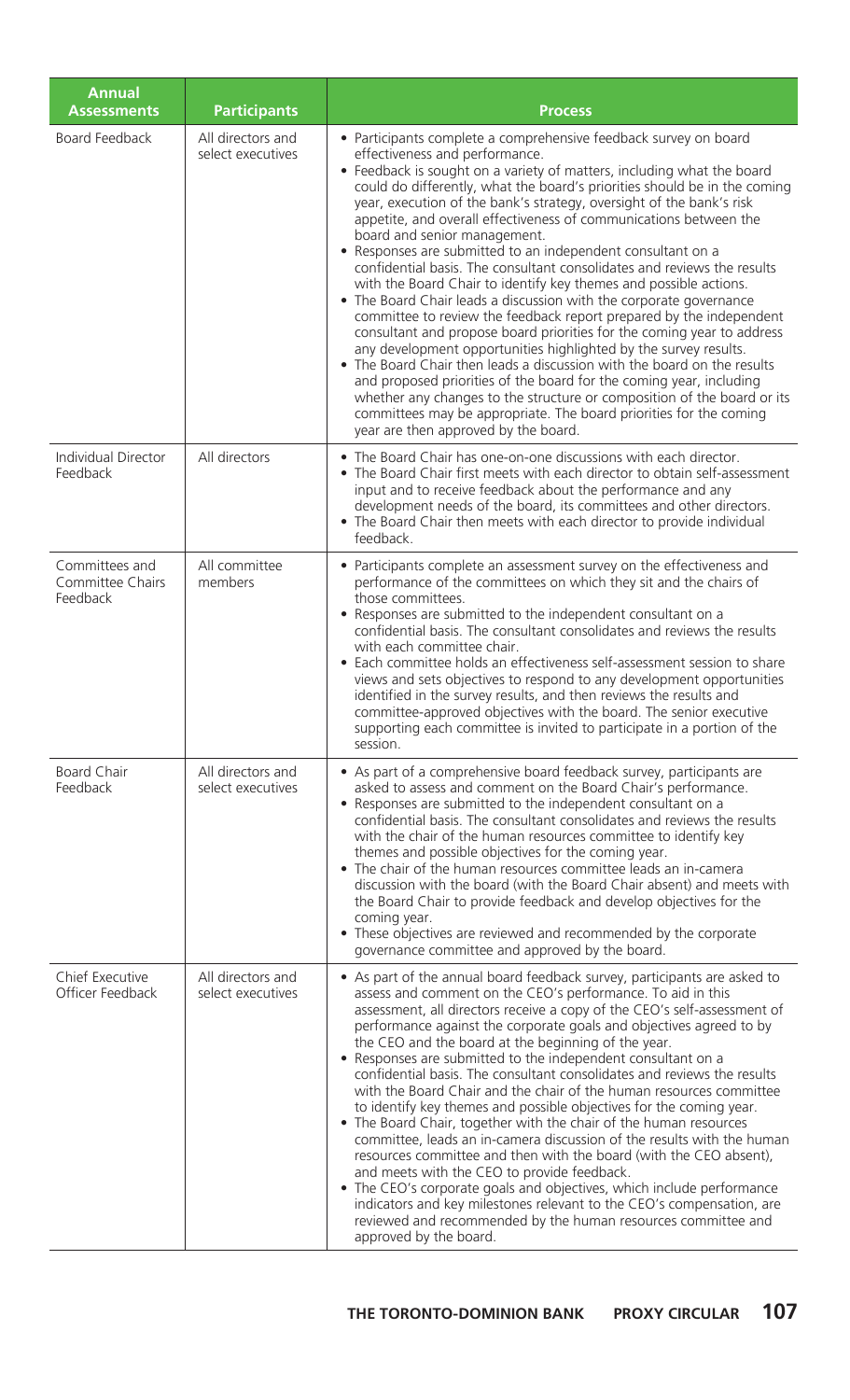Throughout the year, the corporate governance committee monitors the implementation of the action plans addressing the board priorities and each committee monitors its own activities to address the development opportunities it has identified through the assessment. The corporate governance committee also monitors the implementation of action plans by the Board Chair and the board's committees in light of their respective objectives. Input from the board feedback process is also taken into account when considering the director nominees to be recommended for election at the annual shareholders' meeting.

The corporate governance committee identifies any recurring themes across committees and oversees the continued improvement in board and committee processes for agenda time management, advance materials, presentations and continuing education opportunities.

#### **Retirement Age and Term Limits**

The bank's Corporate Governance Guideline provides that no director will serve beyond the annual meeting following their 75<sup>th</sup> birthday. Subject to this limit, as well as receiving solid annual performance assessments and being annually re-elected by shareholders, directors may serve on the board for up to 10 years. On the recommendation of the corporate governance committee, the board may extend that limit by up to a further five years. In exceptional circumstances, on the recommendation of the corporate governance committee, the board may extend the 15-year limit for a director by up to an additional five years. Pursuant to the Bank Act, the CEO of the bank is required to serve on the board for so long as they hold such office.

#### **Other Considerations**

All directors are expected to meet the highest ethical and fiduciary standards, apply sound judgment, be knowledgeable, inquisitive and ready to engage in constructive challenge about the issues facing the bank, and be committed to the board and the bank.

The composition of the board must meet Bank Act residence and affiliation requirements and all directors must meet the qualifications for directors set out in the Position Description for Directors (*www.td.com/ governance/charters.jsp*). Non-management directors are expected to meet the standards for independence from management established pursuant to the Director Independence Policy.

The corporate governance committee also considers whether each nominee's ability to make a contribution to the board, including whether they can devote sufficient time and resources to their duties as a board member. Directors must be committed to attendance at board and committee meetings, and to full preparation for and participation in such meetings. If a director attends fewer than 75% of board and committee meetings during the fiscal year, the corporate governance committee will inquire into the situation and take steps to work with the director to improve attendance. Attendance is taken into consideration in the nomination process.

#### **Election of Directors and Majority Voting Policy**

The bank's Majority Voting Policy states that, if a director nominee in an uncontested election receives from the common shares voted at the meeting or by proxy a greater number of shares withheld than shares voted in favour of their election (i.e. the nominee is not elected by at least a majority of  $50\% + 1$  vote), they must immediately tender their resignation to the Board Chair. The corporate governance committee and the board will expeditiously consider the director's offer to resign. The board will accept the resignation offer unless there are exceptional circumstances, and the resignation will take effect as soon as the board accepts it. The board must make its final determination within 90 days of the relevant shareholders' meeting and promptly announce that decision (including, if applicable, the reasons for rejecting the resignation) through a news release. Any director who tenders their resignation pursuant to this policy will not participate in any deliberations on the resignation offer by the corporate governance committee or board. In the event any director fails to tender their resignation in accordance with this policy, the board will not re-nominate the director. The board is not limited in any action it may take if a director's resignation is accepted, including appointing a new director to fill the vacancy. This policy does not apply to a contested election of directors; that is, where the number of nominees, including proxy access nominees, exceeds the number of directors to be elected.

#### **COMPENSATION GOVERNANCE**

#### **Director Compensation**

The corporate governance committee reviews director compensation to satisfy itself that it is appropriate within the market and aligns directors' and shareholders' interests. The board determines the amount and form of director compensation based on the corporate governance committee's recommendation. Further information on director compensation can be found in the "Director Compensation" section of this circular.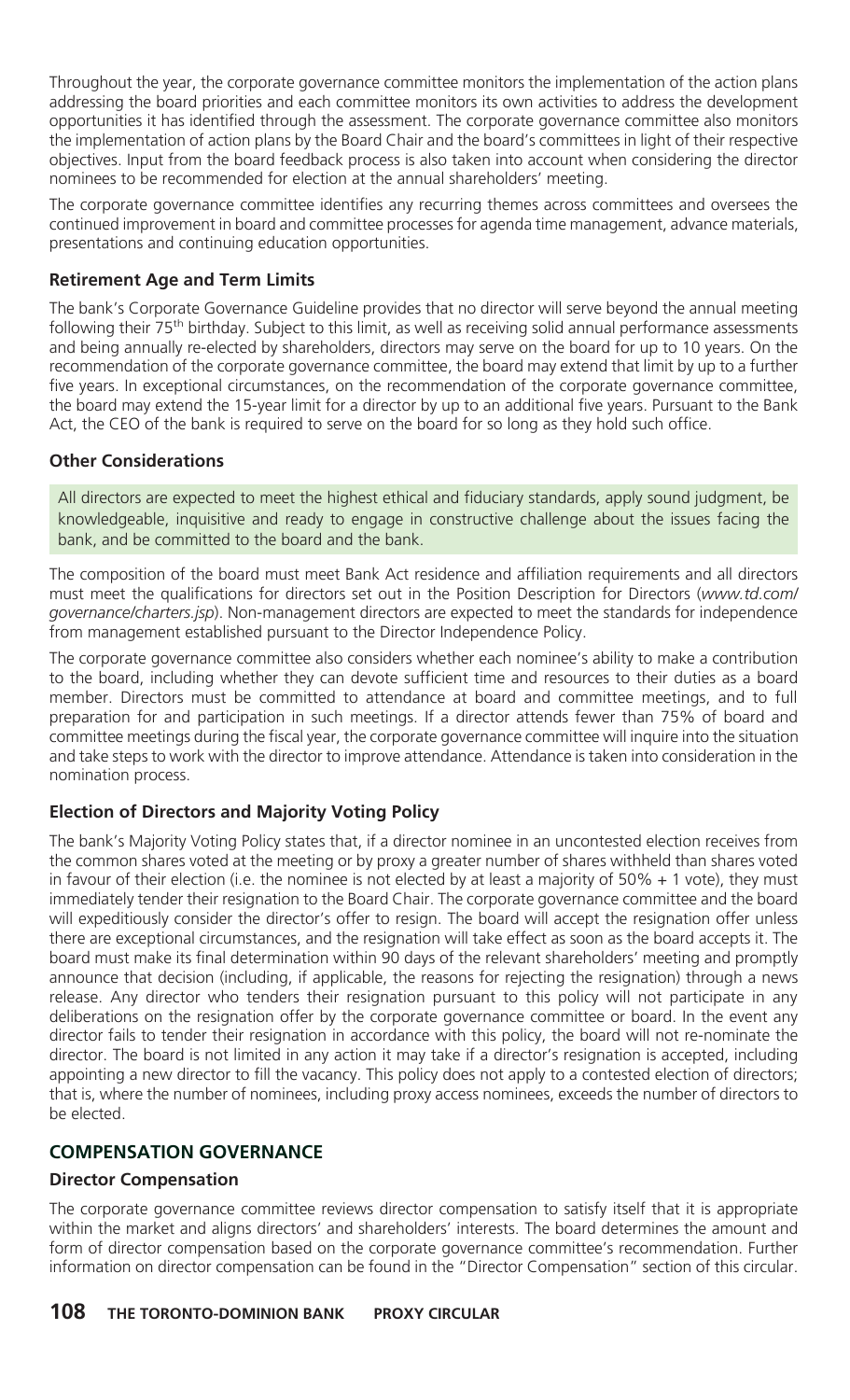#### **Executive Compensation**

The objective of the bank's executive compensation strategy is to attract, retain and motivate high performing executives to create sustainable value over the long-term. The bank's executive compensation program is overseen by the board and its human resources committee and is fully described in the "Approach to Executive Compensation" section of this circular.

The human resources committee, with the benefit of advice from its independent advisor, Hugessen Consulting Inc., reviews and approves, or recommends to the board for approval, the salary, annual cash incentive, and equity compensation awards for certain executive officers. These include the named executive officers listed in the Summary Compensation Table in the "2021 Performance and Compensation" section of this circular, other members of the senior executive team, heads of control functions, and the 50 highest paid employees across the bank. The human resources committee also approves aggregate compensation awards under all executive compensation and equity plans, and has oversight accountability for all material employee compensation plans. The human resources committee also reviewed the executive compensation disclosure in this circular before it was approved by the board. The bank has adopted certain policies and processes that align with best practices such that risk is appropriately considered in compensation plans, including:

- at year end, the CRO presents an enterprise risk appetite scorecard to the risk and human resources committees to allow for appropriate consideration of risk when determining the amount of compensation to be awarded and if any adjustments to maturing deferred compensation are appropriate;
- any changes to the plan design for material compensation plans must be reviewed and endorsed by a challenge committee and subsequently by the CRO to confirm that the design does not create an incentive for risk taking beyond the bank's risk appetite;
- all bank executives and all TD Securities employees are evaluated on governance, control, and risk management behaviours as part of the annual performance assessment process. Results from this assessment are considered when year-end performance and compensation decisions are made;
- the human resources committee has discretion to reduce annual incentive awards (including cash and equity based incentives) to zero under all executive plans;
- the human resources committee has discretion to reduce or cancel unvested deferred compensation;
- a comprehensive claw back feature that can be triggered by misconduct, a restatement of financial results, or a material error is included in all executive compensation plans, and in addition all equity awards granted after December 1, 2017 are subject to expanded clawback provisions that allow for clawback in the event of misconduct;
- a significant portion of compensation for all executives is awarded as equity which vests after a minimum of three years; and
- share ownership requirements including post-retirement holding requirements for the most senior executives, including two years post-retirement for the CEO and one year for the other named executive officers.

Information on the human resources committee's independent advisor can be found in the "Independent Advisors" section of the Report of the Human Resources Committee.

#### **CEO Compensation**

The board annually assesses the CEO's performance against pre-defined corporate goals and objectives. With the benefit of advice from its independent advisor, the human resources committee recommends the CEO's salary, annual cash incentive and equity compensation to the board for approval. The CEO's evaluation includes the results of a comprehensive 360° assessment process that incorporates feedback from all board and SET members. The assessment includes consideration of performance against the goals and objectives agreed to by Mr. Masrani and the board at the beginning of the year, as well as performance on a range of key indicators including financial, operational, customer experience, colleague and environmental, social and governance measures. For a detailed analysis of the CEO's compensation in fiscal 2021, see the "CEO Compensation" section of this circular.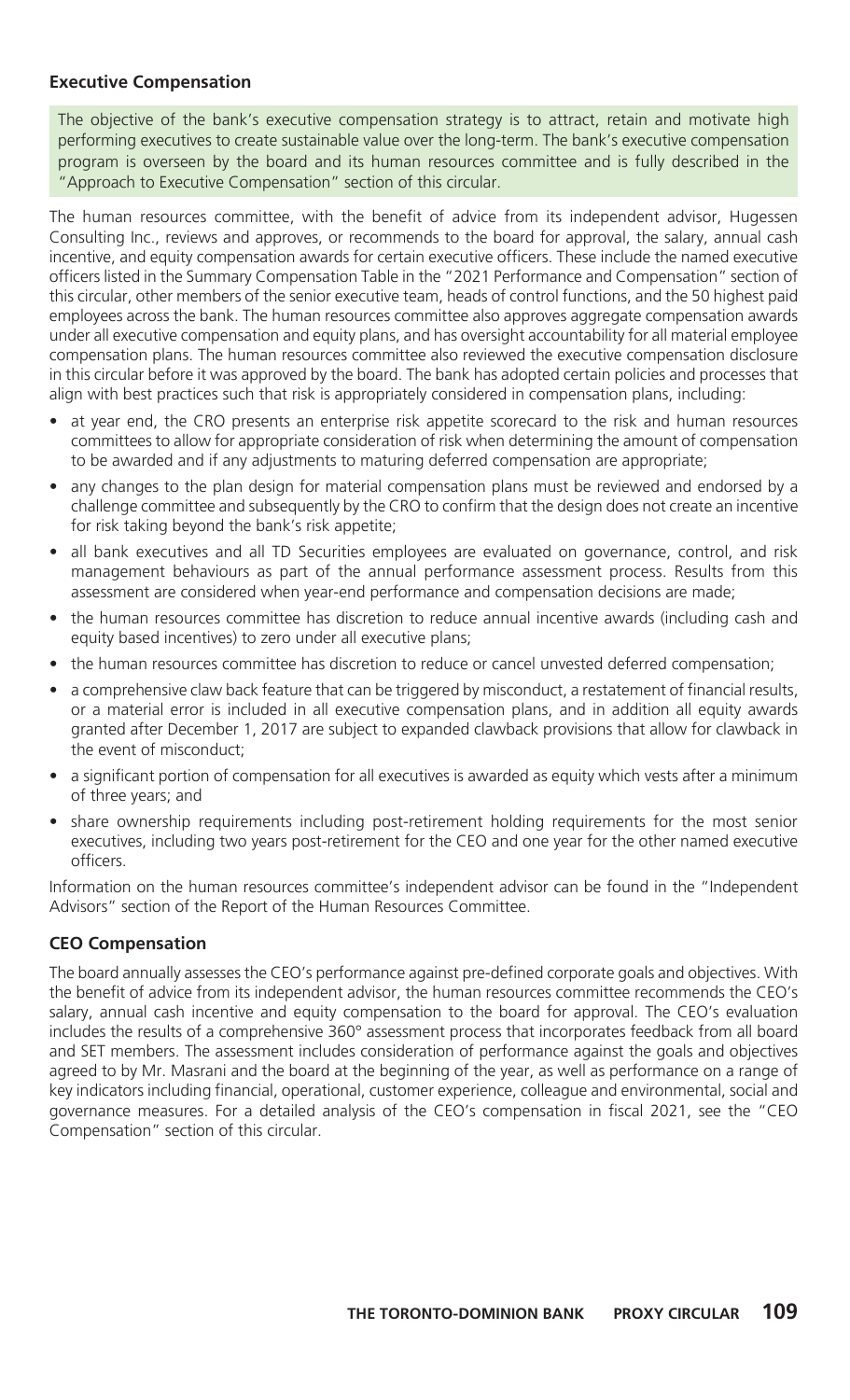## **BOARD COMMITTEES**

The board has four committees: audit, corporate governance, human resources, and risk. More information on these committees can be found above in "Report of the Human Resources Committee" and below in the "Reports of the Board of Directors and Committees" sections of this Schedule A.

The board fulfills its role directly and through committees to which it delegates certain responsibilities. The composition requirements for each of the board's committees are set out in their respective charters. The board approves the composition of each committee on the recommendation of the corporate governance committee, and can remove members. In recommending membership on committees, the corporate governance committee constitutes each committee with directors with the right mix of experience, expertise and diverse perspectives to enable the committee to carry out its responsibilities. Each independent director should serve on at least one committee each year. The corporate governance committee is composed of the Board Chair and the chairs of the audit committee, risk committee and human resources committee. Each committee may conduct all or part of any meeting in the absence of management. Each committee includes such in-camera sessions on its meeting agendas. For example, the audit committee meets on its own as well as separately with each of the CEO, chief financial officer, general counsel, chief auditor, chief compliance officer, chief anti-money laundering officer and shareholders' auditor at each of its regularly scheduled quarterly meetings.

Each committee reviews its charters annually to satisfy itself that it is operating effectively. Each committee establishes annual objectives as a focus for its core responsibilities and activities and to help prioritize the committee's time and effort throughout the year. The committees measure progress against their objectives throughout the year. The charter for each committee is available at *www.td.com/governance/charters.jsp.*

## **REPORTS OF THE BOARD OF DIRECTORS AND COMMITTEES**

The board and its committees regularly review the bank's governance policies and procedures to be sure they meet or exceed evolving regulatory and market expectations. The reports of the board and its committees below are all as at October 31, 2021.

## **REPORT OF THE BOARD OF DIRECTORS**

The board's activities are conducted in accordance with the responsibilities set out in the board's charter (see "Board Mandate" in this Schedule A for details). The board is satisfied that it has fulfilled its responsibilities in fiscal 2021.

| <b>Succession Planning</b><br>and Talent<br><b>Development</b> | • Reviewed the bank's ongoing succession planning and talent management<br>strategy overall and for key leadership roles.<br>• Received updates on the bank's diversity and inclusion programs, including a<br>comprehensive presentation on the bank's focus on the inclusion of<br>Indigenous Peoples.<br>• Reviewed reports on colleague engagement and development, including the<br>bank's future workplace strategy.                                                                                                                                                                                                                                                                                                                                                                                           |
|----------------------------------------------------------------|----------------------------------------------------------------------------------------------------------------------------------------------------------------------------------------------------------------------------------------------------------------------------------------------------------------------------------------------------------------------------------------------------------------------------------------------------------------------------------------------------------------------------------------------------------------------------------------------------------------------------------------------------------------------------------------------------------------------------------------------------------------------------------------------------------------------|
| <b>Strategy</b>                                                | • Reviewed, provided input and approved the bank's 2022 integrated plan,<br>including the long-term strategic plan and the financial, capital and liquidity<br>plans in keeping with the bank's purpose.<br>• Evaluated the top and emerging risks, including competitive, economic and<br>political dynamics, and the programs implemented to address them.<br>· Evaluated organic and acquisition growth opportunities, strategic<br>opportunities, as well as investments in emerging capabilities, innovation<br>platforms and technologies to deliver customer experience leadership across<br>digital, branch/store and all other distribution channels, to support the bank's<br>long-term strategy.<br>• Reviewed the bank's digital, technology and cyber security programs,<br>including the use of Cloud. |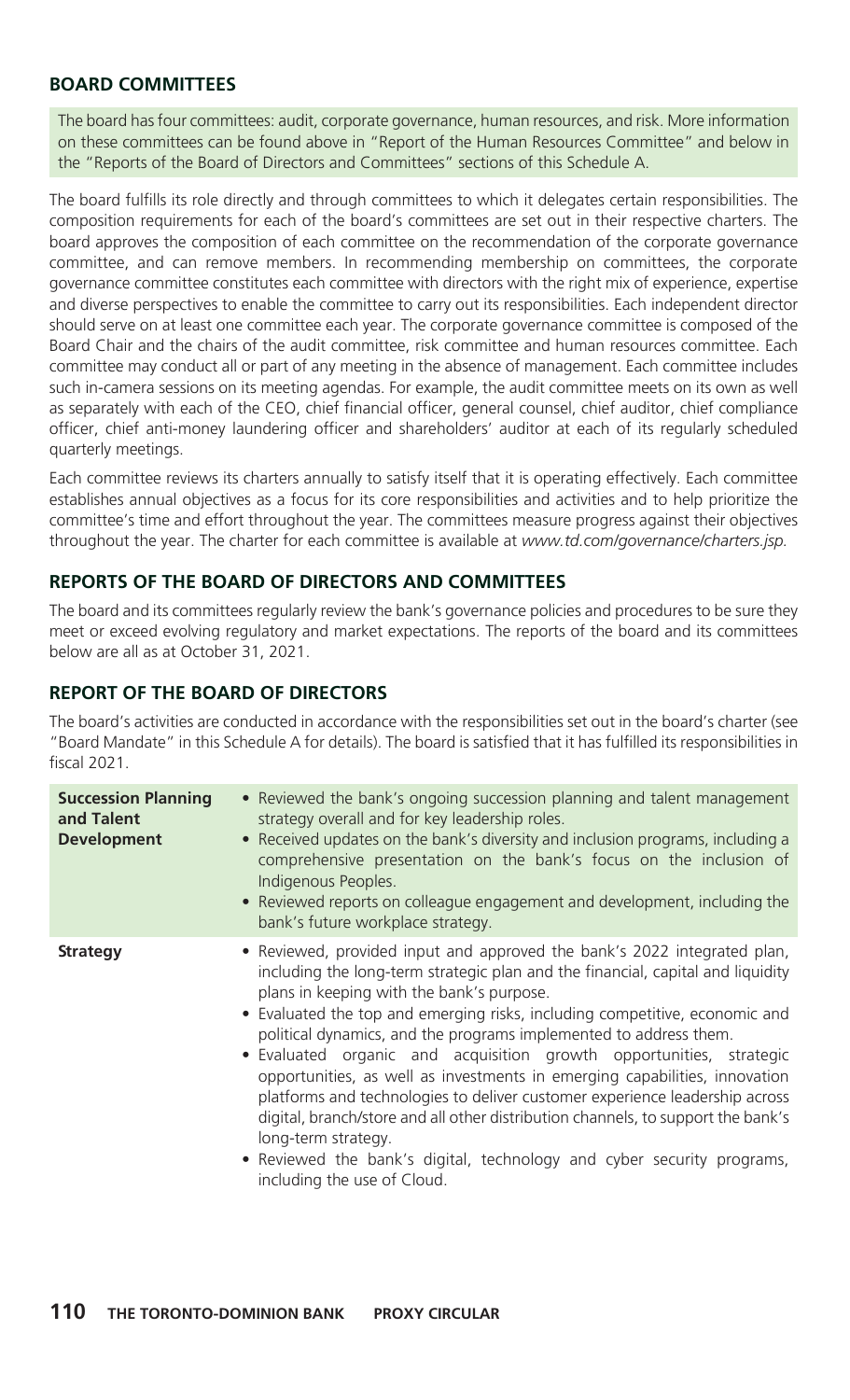| <b>Strategy (continued)</b> | • Considered the implications of the ongoing pandemic for each segment<br>strategy, as well as enterprise-wide recovery readiness, the workplace and<br>operating environment, changes in consumer behaviour and expectations,<br>and the evolving competitive landscape.<br>• Reviewed progress related to the bank's ESG strategies, priorities and<br>programs, including approval of the Climate Action Plan, and the related<br>enhancements to the bank's risk management system.<br>Reviewed the bank's ongoing economic inclusion strategies for underserved<br>communities, including enhancements of products and services to meet the<br>needs of Indigenous Peoples.<br>Monitored the bank's inorganic growth strategy and initiatives, including the<br>$\bullet$<br>successful acquisition of Headlands Tech Global Markets, LLC, to strengthen<br>electronic bond trading infrastructure, and the purchase of Wells Fargo's<br>Canadian Direct Equipment Finance business to expand the bank's presence<br>in core markets.<br>Received regular reporting, and provided input on, the bank's data and<br>analytics strategy, including deployment of enterprise-wide analytics<br>technologies and platforms, competitive advantages of the bank's artificial<br>intelligence (AI) and automation programs, and associated talent acquisition<br>and retention strategies.<br>• Regularly engaged management in constructive dialogue regarding the<br>impact strategic decisions could have on the bank's growth and long-term<br>value and provided appropriate challenge and guidance to management. |
|-----------------------------|------------------------------------------------------------------------------------------------------------------------------------------------------------------------------------------------------------------------------------------------------------------------------------------------------------------------------------------------------------------------------------------------------------------------------------------------------------------------------------------------------------------------------------------------------------------------------------------------------------------------------------------------------------------------------------------------------------------------------------------------------------------------------------------------------------------------------------------------------------------------------------------------------------------------------------------------------------------------------------------------------------------------------------------------------------------------------------------------------------------------------------------------------------------------------------------------------------------------------------------------------------------------------------------------------------------------------------------------------------------------------------------------------------------------------------------------------------------------------------------------------------------------------------------------------------------------------------------------------------------------|
| <b>Risk Management</b>      | • Upon the recommendation of the risk committee, approved the bank's risk<br>appetite statement and monitored adherence.<br>Reviewed the bank's enterprise-wide stress testing program and its output,<br>including predicted impact of the stress scenarios on the bank's capital and<br>earnings.<br>• Reviewed the bank's cyber security program, including threat readiness and<br>resilience, and sustainability to monitor and respond to potential<br>cyber-attacks.<br>Received updates on the bank's learnings from the pandemic, including<br>potential impacts on credit, market and third party risk.<br>• Received regular reporting from the corporate governance committee on its<br>oversight of the bank's conduct risk program.                                                                                                                                                                                                                                                                                                                                                                                                                                                                                                                                                                                                                                                                                                                                                                                                                                                                      |
| <b>Financial Reporting</b>  | • On the recommendation of the audit committee, approved the bank's interim<br>and annual consolidated financial statements, management's discussion and<br>analysis, and the earnings news releases on quarterly and annual results.                                                                                                                                                                                                                                                                                                                                                                                                                                                                                                                                                                                                                                                                                                                                                                                                                                                                                                                                                                                                                                                                                                                                                                                                                                                                                                                                                                                  |
| <b>Operations</b>           | • Considered the risks facing the bank's various businesses and regularly<br>evaluated plans and progress to improve resilience and address critical<br>operational risks with management.<br>Received regular reporting from the bank's chief risk officer and executive<br>leaders on the bank's response to the ongoing pandemic, including updates<br>on health and safety; economic indicators, customer relief programs;<br>operational and financial resilience, credit risk and cyber and technology<br>security.<br>Focused on the continued progress of initiatives to reduce costs and manage<br>$\bullet$<br>expenses in a sustainable manner and to achieve greater operational and<br>project delivery excellence.                                                                                                                                                                                                                                                                                                                                                                                                                                                                                                                                                                                                                                                                                                                                                                                                                                                                                       |
| <b>Board Succession</b>     | • On the recommendation of the corporate governance committee, appointed<br>Ms. Cherie Brant, Partner and National Leader, Indigenous Law at Borden<br>Ladner Gervais (BLG) to the board of directors and to the risk committee in<br>August 2021. Further details are included in the "Report of the Corporate<br>Governance Committee" in this circular.                                                                                                                                                                                                                                                                                                                                                                                                                                                                                                                                                                                                                                                                                                                                                                                                                                                                                                                                                                                                                                                                                                                                                                                                                                                             |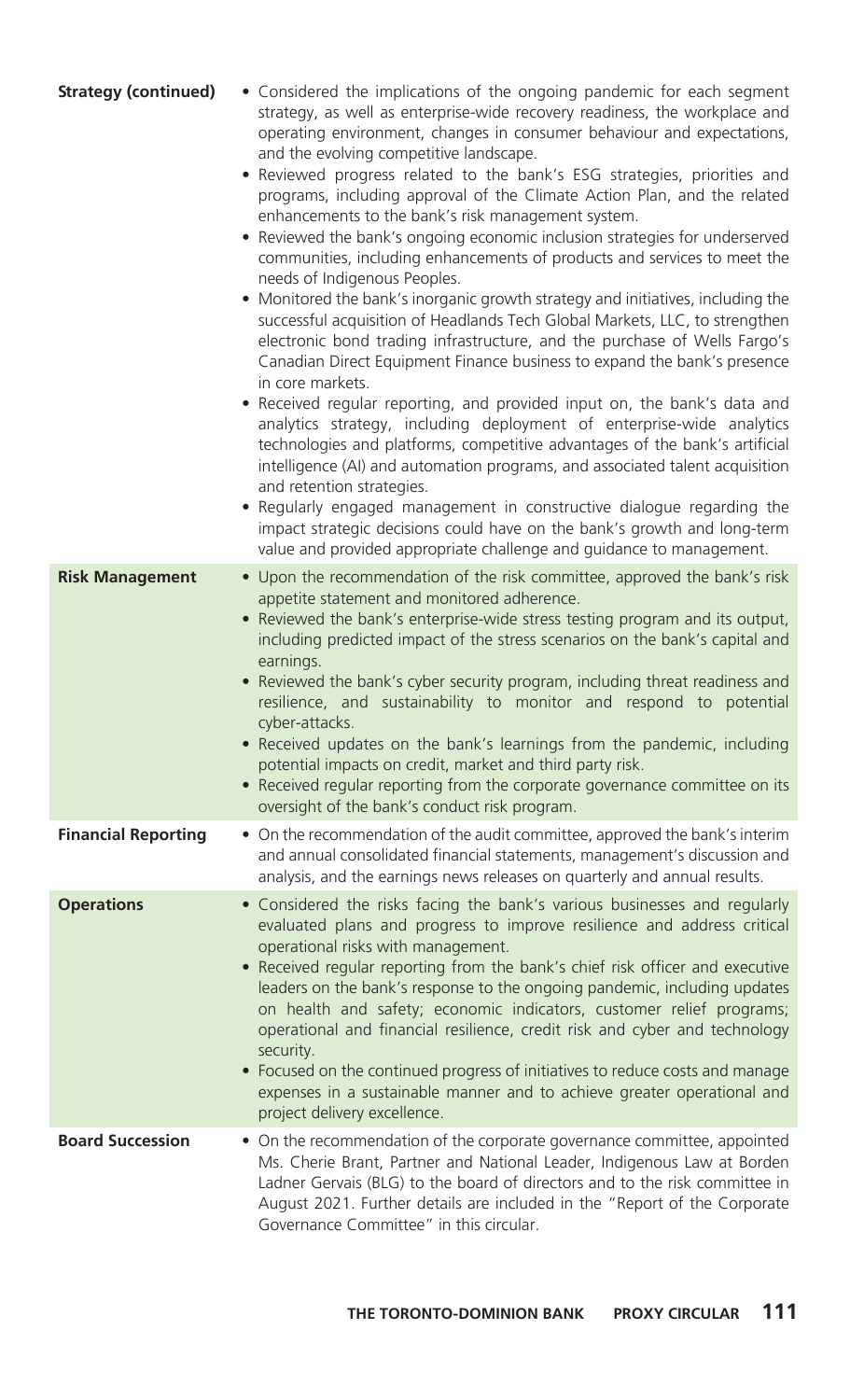The reports of the board's committees, outlining their key charter responsibilities and highlighting their key activities and accomplishments for fiscal 2021, are provided in this circular. Detailed disclosure of the bank's corporate governance policies and practices are set out above in this Schedule A. Additional information relating to corporate governance at the bank is also available at *www.td.com/governance*.

## **REPORT OF THE CORPORATE GOVERNANCE COMMITTEE**

#### **Committee Members (at fiscal year-end)**

Brian M. Levitt (chair); Amy W. Brinkley; Karen E. Maidment; and Alan N. MacGibbon

#### **Independence** The committee is composed entirely of independent directors

**Meetings** 7 during fiscal 2021

#### **Performance**

The committee reviewed its charter and is satisfied that it has fulfilled its responsibilities for fiscal 2021

#### **Responsibilities**

The corporate governance committee, chaired by the Board Chair, is responsible for fostering a healthy governance culture at the bank and for developing and enhancing the bank's corporate governance practices and standards. The committee's main responsibilities, as set out in its charter, include:

- identifying individuals qualified to become board members and recommending to the board the director nominees for the next annual shareholders' meeting and recommending candidates to fill vacancies on the board that occur between meetings of the shareholders;
- developing and recommending to the board a set of corporate governance principles, including a code of conduct and ethics, aimed at fostering a healthy governance culture at the bank;
- satisfying itself that the bank communicates effectively, both proactively and responsively, with its shareholders, other interested parties and the public;
- overseeing the bank's alignment with its purpose and its strategy, performance and reporting on corporate responsibility for environmental and social matters;
- providing oversight of enterprise-wide conduct risk and acting as the conduct review committee of the bank and certain of its Canadian subsidiaries that are federally-regulated financial institutions; and
- overseeing the evaluation of the board and committees.

The committee meets regularly without management present, and separately with the general counsel and with the chief compliance officer.

#### **2021 Highlights**

The committee reviewed a number of initiatives to carry out its mandate and further improve the bank's governance practices and standards, including:

| <b>Oversight of Board</b><br><b>Effectiveness</b>   | • Monitored the effective operation of the board and its committees, including the<br>allocation of activities between committees.<br>• Conducted the annual assessment of the board, its committees and their chairs,<br>and of individual directors.                                                                                                                                                                                                                                                                                                                                                                                                                                                                                                                                                                                                                                                                                                                                                                                                       |
|-----------------------------------------------------|--------------------------------------------------------------------------------------------------------------------------------------------------------------------------------------------------------------------------------------------------------------------------------------------------------------------------------------------------------------------------------------------------------------------------------------------------------------------------------------------------------------------------------------------------------------------------------------------------------------------------------------------------------------------------------------------------------------------------------------------------------------------------------------------------------------------------------------------------------------------------------------------------------------------------------------------------------------------------------------------------------------------------------------------------------------|
| <b>Board and</b><br><b>Committee</b><br>Composition | • Continued to develop Board succession and candidate pipeline, with a focus on<br>director diversity.<br>• Oversaw a comprehensive director orientation process for the bank's new<br>directors and received a report on the effectiveness of the director continuing<br>education program.<br>• Reviewed the director skills/experience matrix to satisfy itself that it continues to<br>reflect the most relevant skills, experiences and competencies.<br>• During the 2021 fiscal year, the committee recommended that the board appoint<br>Ms. Cherie Brant, Partner and National Leader, Indigenous Law group at Borden<br>Ladner Gervais LLP (BLG), as a new director and member of the risk committee.<br>Ms. Brant was determined by the committee to be an excellent candidate due to<br>her legal and governance skills, and experience and expertise in financing and<br>economic development. For further information about the competencies and<br>personal attributes of Ms. Brant, see the "Director Nominees" section of this<br>circular. |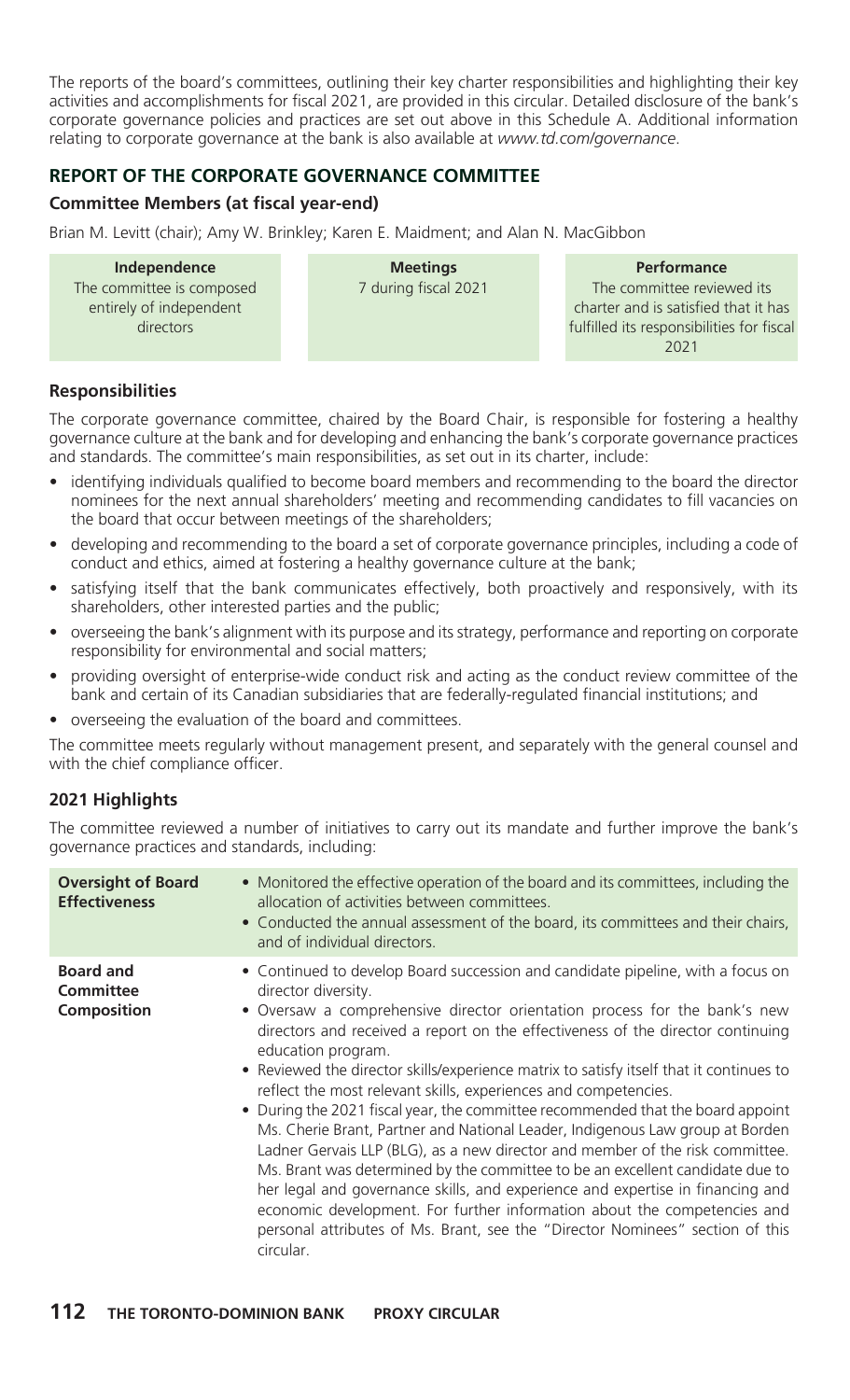| <b>Purpose and</b><br><b>Environmental and</b><br><b>Social Matters</b>                                              | • Reviewed the bank's annual Environmental, Social and Governance (ESG) Report<br>with management.<br>• Oversaw the Bank's ESG strategy including the Climate Action Plan and target<br>setting.                                                                                                                                                                                                                                                                                                                                                                                                                                                                                                                                                                                                                                                                                            |  |  |
|----------------------------------------------------------------------------------------------------------------------|---------------------------------------------------------------------------------------------------------------------------------------------------------------------------------------------------------------------------------------------------------------------------------------------------------------------------------------------------------------------------------------------------------------------------------------------------------------------------------------------------------------------------------------------------------------------------------------------------------------------------------------------------------------------------------------------------------------------------------------------------------------------------------------------------------------------------------------------------------------------------------------------|--|--|
|                                                                                                                      | • Reviewed the responsibility of the board's various committees for oversight and<br>reporting on certain ESG matters.<br>Received an education session and updates on the bank's policies, procedures,<br>and programs on the topic of human rights (as they relate to products, services<br>and operations) to support further discussion at committee meetings.                                                                                                                                                                                                                                                                                                                                                                                                                                                                                                                          |  |  |
| <b>Shareholder</b><br><b>Engagement</b>                                                                              | • Oversaw engagement by directors and management with shareholders,<br>including diversity, ESG and other emerging governance topics.                                                                                                                                                                                                                                                                                                                                                                                                                                                                                                                                                                                                                                                                                                                                                       |  |  |
| <b>Governance</b><br><b>Developments</b>                                                                             | • Received reports on evolving regulatory practices, legislative changes and<br>industry developments that may impact the bank's own governance practices.<br>• Received management's report on the challenges and opportunities of virtual<br>board meetings and implemented innovative ways to streamline meeting<br>processes to support effective interactions.                                                                                                                                                                                                                                                                                                                                                                                                                                                                                                                         |  |  |
| Oversight of<br><b>Conduct Risk and</b><br><b>Ethical Behaviour</b>                                                  | • Oversaw conduct risk and received regular reports on performance, emerging<br>trends and the effectiveness of the Bank's risk program.<br>• Received regular reports from the bank's chief compliance officer (including on<br>the implementations of the Consumer Protection Framework, Client Focused<br>Reforms in Canada and the bank's complaint-handling procedures) and Internal<br>Audit on their oversight and continued monitoring of the conduct risk program,<br>Received an update on the evolution of culture and assigned board-level<br>$\bullet$<br>responsibility for the oversight of the Culture Framework to the human resources<br>committee.<br>• Oversaw the rebranding of the TD Ombudsman's Office to Senior Customer<br>Complaints Office (effective Q1 F2022) and received updates on trends in the<br>nature, origin and resolution of complaints in Canada. |  |  |
| <b>Regulatory</b><br><b>Requirements</b><br>and Supervisory<br><b>Expectations for</b><br><b>Boards of Directors</b> | • Monitored that the committees of the board meet the oversight expectations of<br>the bank's regulators and supervisory authorities.                                                                                                                                                                                                                                                                                                                                                                                                                                                                                                                                                                                                                                                                                                                                                       |  |  |
| <b>Subsidiary</b><br>Governance                                                                                      | • Reviewed the linkages between the bank's board and the boards of directors of<br>the bank's U.S. bank holding companies and the bank's U.S. banking subsidiaries,<br>including management's report on the effectiveness of the subsidiary governance<br>control framework.<br>• Received management's report on global regulatory developments and legislative<br>changes as well as internal corporate reorganizations impacting the Bank's<br>subsidiaries.                                                                                                                                                                                                                                                                                                                                                                                                                             |  |  |

## **REPORT OF THE AUDIT COMMITTEE**

#### **Committee Members (at fiscal year-end)**

Alan N. MacGibbon\* (chair); Brian C. Ferguson\*; Jean-René Halde; Irene R. Miller\*; Claude Mongeau\*; and S. Jane Rowe\* (\**audit committee financial experts*)

| ane Rowe* (*audit committee financial experts) |  |                            |  |  |
|------------------------------------------------|--|----------------------------|--|--|
| Independence                                   |  | <b>Meetings</b>            |  |  |
| The committee is composed                      |  | 10 during fiscal 2021,     |  |  |
| entirely of independent                        |  | including 2 joint sessions |  |  |
| directors                                      |  | with the risk committee    |  |  |
|                                                |  | (the shareholders' auditor |  |  |
|                                                |  | attended all meetings)     |  |  |

**Performance** The committee reviewed its charter and is satisfied that it has fulfilled its responsibilities for fiscal 2021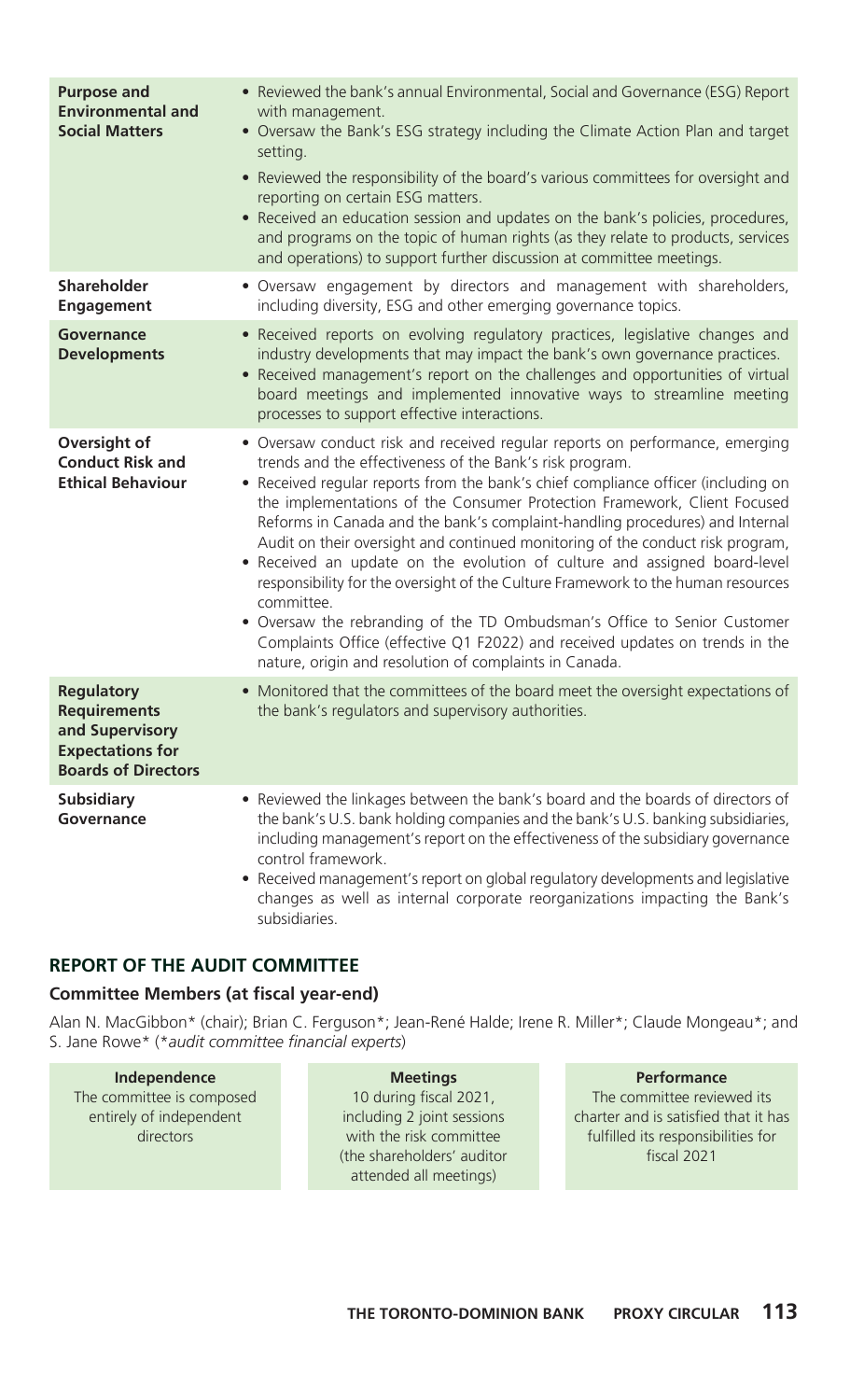### **Responsibilities**

The audit committee is responsible for supervising the quality and integrity of the bank's financial reporting, which includes overseeing the integrity of the bank's financial controls and the effectiveness of the internal and external audit functions, compliance and anti-money laundering. Members of the committee are expected to be financially literate or willing and able to acquire knowledge quickly, and at least one member must be an audit committee financial expert, as defined in applicable regulatory requirements. The committee's main responsibilities, as set out in its charter, include:

- overseeing reliable, accurate and clear financial reporting to shareholders;
- overseeing the effectiveness of internal controls, including internal control over financial reporting;
- being directly responsible for the selection, compensation, retention and oversight of the work of the shareholders' auditor — the shareholders' auditor reports directly to the committee;
- receiving reports from the shareholders' auditor, chief financial officer, chief auditor, chief compliance officer, and chief anti-money laundering officer, and evaluating the effectiveness and independence of each;
- overseeing the establishment and maintenance of policies and programs reasonably designed to achieve and maintain the bank's compliance with the laws and regulations that apply to it; and
- acting as the audit committee for certain subsidiaries of the bank that are federally-regulated financial institutions.

The committee meets regularly without members of management present, and separately with each of the shareholders' auditor, the chief executive officer, the chief financial officer, the general counsel, the chief auditor, the chief compliance officer, and the chief anti-money laundering officer.

### **2021 Highlights**

In carrying out its responsibilities, the committee particularly focused on the following initiatives:

|  | <b>Oversight of Internal</b><br><b>Controls</b> | • Reviewed information with respect to key controls over financial reporting,<br>testing of internal controls over financial reporting and the results thereof,<br>and monitored key internal control issues, the associated risks, and the status<br>of corrective actions. Areas of particular focus included:<br>- Allowance for credit losses<br>- Fair value measurement of derivatives<br>- Valuation of provision for unpaid claims<br>- Measurement of provision for uncertain tax positions<br>• Received regular updates from the finance function on key controls and<br>processes to satisfy itself that financial reporting is reliable and accurate.<br>Reviewed the opinion of the chief compliance officer on the adequacy of,<br>adherence to, and effectiveness of enterprise-wide regulatory controls.<br>Received updates from the internal audit, finance, compliance and<br>$\bullet$<br>anti-money laundering functions to satisfy itself that there are adequate<br>resources with experience and knowledge in each of the key oversight<br>functions, as well as appropriate succession planning for all key resources.<br>Reviewed and approved the annual internal audit plan, including the risk<br>$\bullet$<br>assessment methodology to satisfy itself that the plan is appropriate,<br>risk-based and is aligned with the risk profile of the bank and stakeholder<br>expectations.<br>Received regular updates from the bank's chief auditor on the status of major<br>audits, effectiveness, optimization and sustainability of key controls, including<br>related to top and emerging risks, and enterprise-wide themes, including<br>potential impacts of the ongoing pandemic.<br>Received regular updates from the shareholders' auditor on the status of their<br>review and reporting relating to the effectiveness of the bank's internal<br>control over financial reporting. |
|--|-------------------------------------------------|-------------------------------------------------------------------------------------------------------------------------------------------------------------------------------------------------------------------------------------------------------------------------------------------------------------------------------------------------------------------------------------------------------------------------------------------------------------------------------------------------------------------------------------------------------------------------------------------------------------------------------------------------------------------------------------------------------------------------------------------------------------------------------------------------------------------------------------------------------------------------------------------------------------------------------------------------------------------------------------------------------------------------------------------------------------------------------------------------------------------------------------------------------------------------------------------------------------------------------------------------------------------------------------------------------------------------------------------------------------------------------------------------------------------------------------------------------------------------------------------------------------------------------------------------------------------------------------------------------------------------------------------------------------------------------------------------------------------------------------------------------------------------------------------------------------------------------------------------------------------------------------------------------------------------|
|--|-------------------------------------------------|-------------------------------------------------------------------------------------------------------------------------------------------------------------------------------------------------------------------------------------------------------------------------------------------------------------------------------------------------------------------------------------------------------------------------------------------------------------------------------------------------------------------------------------------------------------------------------------------------------------------------------------------------------------------------------------------------------------------------------------------------------------------------------------------------------------------------------------------------------------------------------------------------------------------------------------------------------------------------------------------------------------------------------------------------------------------------------------------------------------------------------------------------------------------------------------------------------------------------------------------------------------------------------------------------------------------------------------------------------------------------------------------------------------------------------------------------------------------------------------------------------------------------------------------------------------------------------------------------------------------------------------------------------------------------------------------------------------------------------------------------------------------------------------------------------------------------------------------------------------------------------------------------------------------------|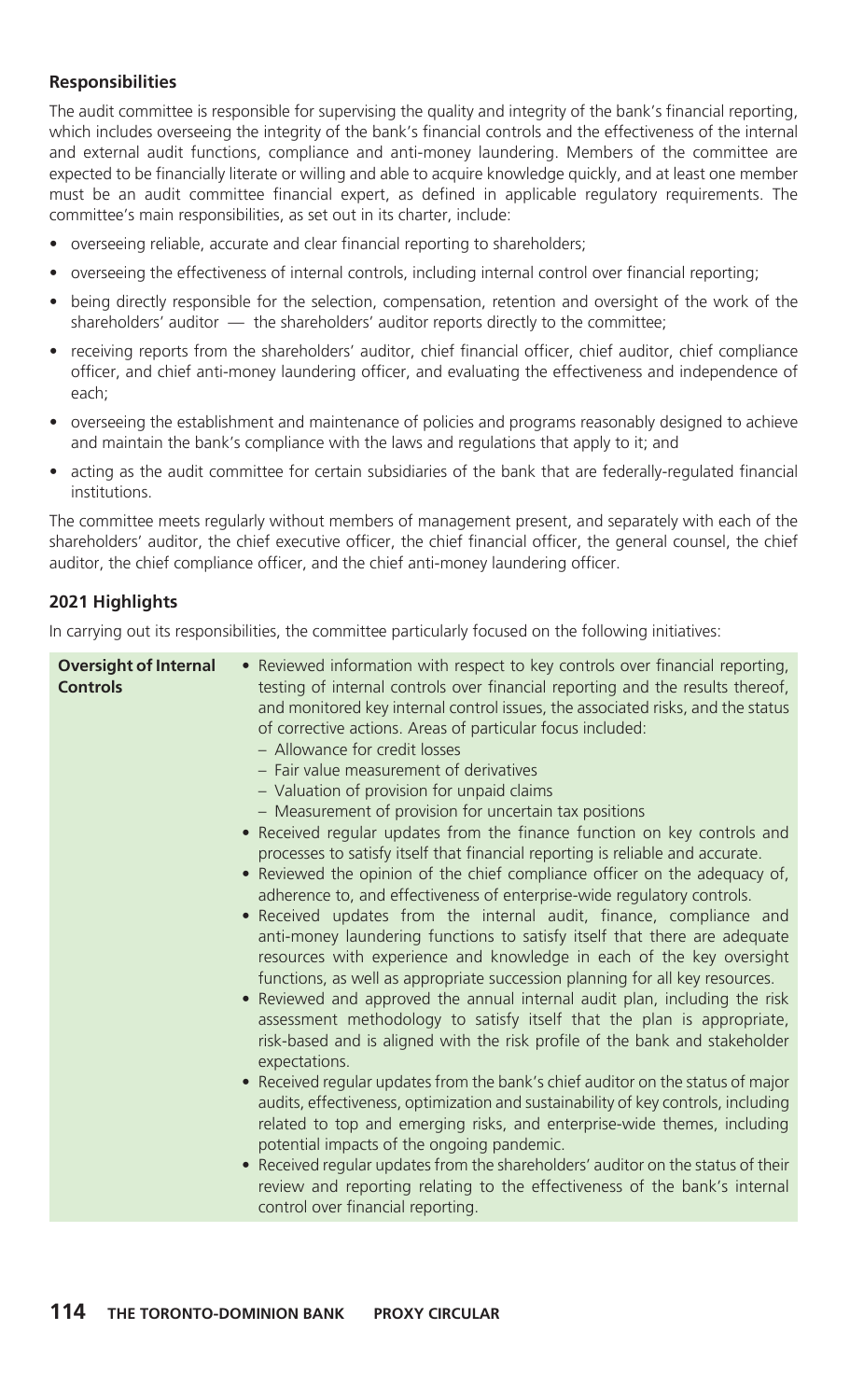| Oversight of<br>Shareholders'<br><b>Auditor</b>                  | • Oversaw the work of the shareholders' auditor, including review of audit<br>plans, associated fees and their work related to areas of significant audit risk<br>in accounts or disclosures that are material to the consolidated financial<br>statements and involve especially challenging, subjective or complex<br>judgments, including those related to the particular areas of focus for internal<br>controls oversight as noted above.<br>• Conducted an annual review of the shareholders' auditor, including in respect<br>of: the auditor's independence, objectivity and professional skepticism; quality<br>of the engagement team, and its communications and interactions with the<br>auditor; and quality of service provided. The Committee concluded that the<br>results of the annual review of Ernst & Young LLP (EY) were satisfactory.<br>Received updates on the action plans resulting from the annual review,<br>including updates on the audit quality indicators incorporated into the 2021<br>auditor assessment report.<br>Reviewed and approved shareholder auditor and key team member rotation.<br>Reviewed the annual independence report of the shareholders' auditor and<br>recommended to the board for recommendation to the shareholders the<br>appointment of the shareholders' auditor.<br>• Reviewed the annual Canadian Public Accountability Board (CPAB) Audit<br>Quality Insights Report - 2021 Fall Inspections Results and Summary of the<br>2018 PCAOB inspection report of EY (Canada).<br>Pre-approved all engagements with EY (including any audit and non-audit<br>services).<br>Reviewed updates from the shareholders' auditor on auditing and regulatory<br>developments globally affecting auditors and their impact on the bank,<br>including EY's governance standards in audit quality and enhanced processes<br>to monitor and respond to potential fraud. |
|------------------------------------------------------------------|------------------------------------------------------------------------------------------------------------------------------------------------------------------------------------------------------------------------------------------------------------------------------------------------------------------------------------------------------------------------------------------------------------------------------------------------------------------------------------------------------------------------------------------------------------------------------------------------------------------------------------------------------------------------------------------------------------------------------------------------------------------------------------------------------------------------------------------------------------------------------------------------------------------------------------------------------------------------------------------------------------------------------------------------------------------------------------------------------------------------------------------------------------------------------------------------------------------------------------------------------------------------------------------------------------------------------------------------------------------------------------------------------------------------------------------------------------------------------------------------------------------------------------------------------------------------------------------------------------------------------------------------------------------------------------------------------------------------------------------------------------------------------------------------------------------------------------------------------------------------------------------------------------------------|
| <b>Finance and IFRS,</b><br><b>Financial</b><br><b>Reporting</b> | Oversaw the bank's annual and quarterly financial reporting process,<br>$\bullet$<br>including the bank's reporting under IFRS.<br>Received regular updates from the finance function on the bank's significant<br>accounting policies, significant qualitative and quantitative judgments in<br>accounting policies and estimates, and significant changes to financial<br>statement disclosures, including those related to the particular areas of focus<br>for internal controls oversight as noted above.<br>Received updates on the accounting and financial reporting impact of the<br>$\bullet$<br>acquisition of TD Ameritrade Holding Corporation by The Charles Schwab<br>Corporation ("Schwab").<br>Received updates on various financial reporting matters and accounting<br>changes, as well as an education session on financial reporting evolution,<br>governance and control framework of the bank's subsidiaries.<br>• Received regular progress updates on the adoption of IFRS 17, Insurance<br>Contracts and the impact of IBOR Reform on financial reporting, including<br>the IASB's Interest Rate Benchmark Reform amendments.                                                                                                                                                                                                                                                                                                                                                                                                                                                                                                                                                                                                                                                                                                                                                                |
| Compliance                                                       | Received updates on consumer protection compliance, including applicable<br>regulatory developments, including an education session on the regulatory<br>environment.<br>• Reviewed information with respect to compliance testing and monitoring<br>matters, regulatory examinations, and ongoing regulatory updates.<br>• Received regular updates from the bank's chief compliance officer and<br>compliance unit executives on the effectiveness of key regulatory controls,<br>top and emerging risks, and key regulatory issues.<br>Provided effective challenge on the approach and methodology of assessing<br>compliance department effectiveness and reviewed and approved the<br>compliance department's annual plan.                                                                                                                                                                                                                                                                                                                                                                                                                                                                                                                                                                                                                                                                                                                                                                                                                                                                                                                                                                                                                                                                                                                                                                                       |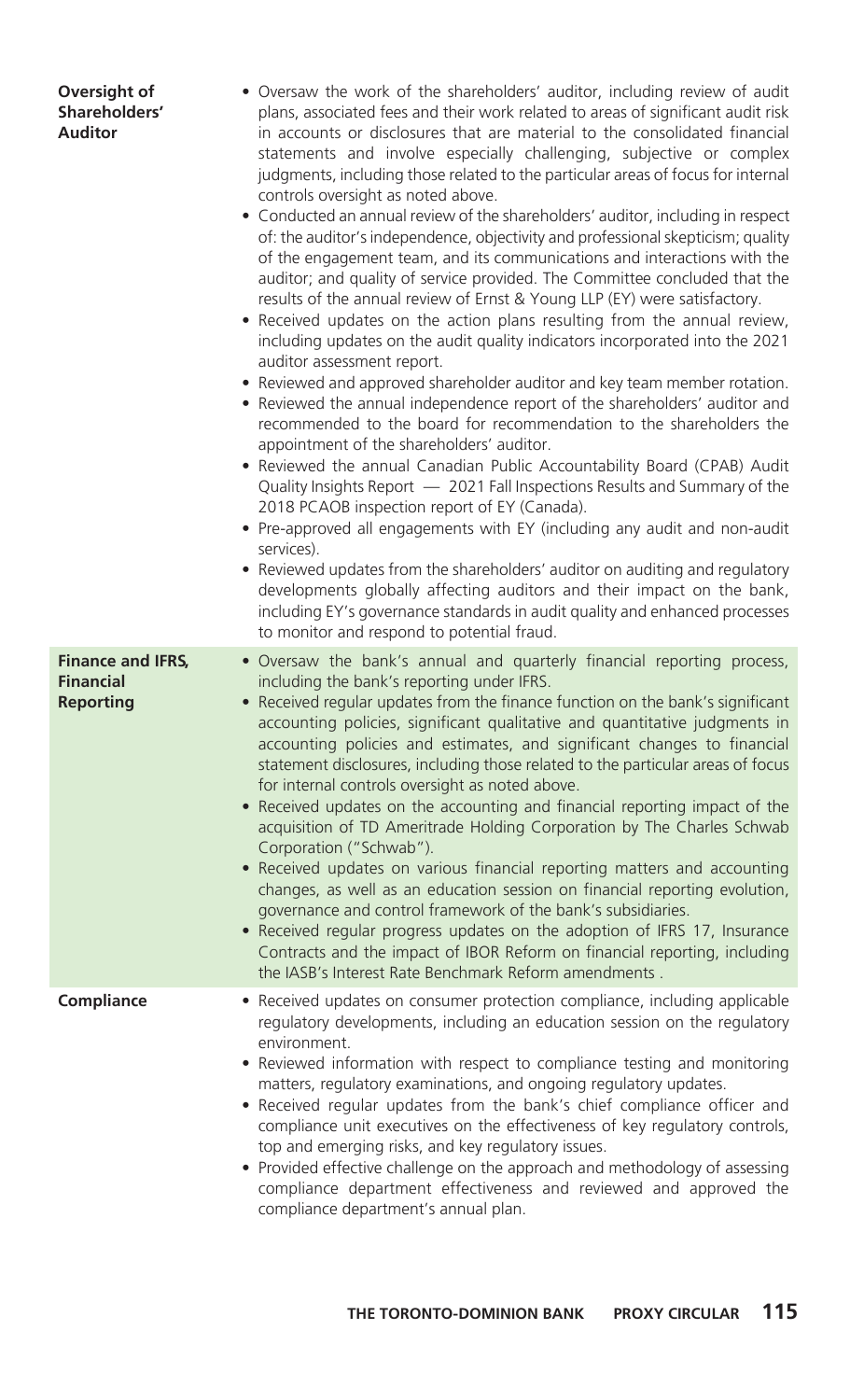| • Oversaw the execution and ongoing effectiveness of the anti-money<br><b>Anti-Money</b><br>laundering/anti-terrorist financing/economic sanctions/anti-bribery and anti-<br>Laundering/<br><b>Terrorist Financing</b><br>corruption program (AML program), including the related risk assessment.<br>• Reviewed and approved the bank's AML department annual plan, including<br>the bank's AML strategic priorities.<br>• Received regular updates on the effectiveness of key controls, status of key<br>initiatives, operational performance, top and emerging risks and regulatory<br>developments, including with respect to the impacts of the ongoing<br>pandemic.<br>• Received regular updates from the bank's chief anti-money laundering officer<br>and key executives from the project team on the status of key technology-<br>related projects to enhance operational effectiveness and efficiency, as well<br>as an education session on AML technology. |  |
|--------------------------------------------------------------------------------------------------------------------------------------------------------------------------------------------------------------------------------------------------------------------------------------------------------------------------------------------------------------------------------------------------------------------------------------------------------------------------------------------------------------------------------------------------------------------------------------------------------------------------------------------------------------------------------------------------------------------------------------------------------------------------------------------------------------------------------------------------------------------------------------------------------------------------------------------------------------------------|--|
|                                                                                                                                                                                                                                                                                                                                                                                                                                                                                                                                                                                                                                                                                                                                                                                                                                                                                                                                                                          |  |

For further information on the audit committee, see the discussion under the heading "Pre-Approval Policies and Shareholders' Auditor Service Fees" in the bank's 2021 annual information form (*www.sedar.com* or *www.td.com/investor/other.jsp*).

## **REPORT OF THE RISK COMMITTEE**

### **Committee Members (at fiscal year-end)**

Amy W. Brinkley (chair); Cherie L. Brant; Colleen A. Goggins; David E. Kepler; Alan N. MacGibbon; and Karen E. Maidment

| Independence                                                      |  | <b>Meetings</b>                                                                                                                               | Performance                                                                                                             |
|-------------------------------------------------------------------|--|-----------------------------------------------------------------------------------------------------------------------------------------------|-------------------------------------------------------------------------------------------------------------------------|
| The committee is composed<br>entirely of independent<br>directors |  | 9 during fiscal 2021 (including<br>2 joint sessions with the audit<br>committee and 1 joint session<br>with the human resources<br>committee) | The committee reviewed its<br>charter and is satisfied that it has<br>fulfilled its responsibilities for<br>fiscal 2021 |
|                                                                   |  |                                                                                                                                               |                                                                                                                         |

#### **Responsibilities**

The risk committee is responsible for overseeing the management of the bank's risk profile and approving enterprise-wide risk management frameworks and policies that support compliance with the bank's risk appetite and reinforce the bank's risk culture. The committee's main responsibilities, as set out in its charter, include:

- Approving the Enterprise Risk Framework (ERF) and related risk category frameworks and policies that establish the appropriate approval levels for decisions and other measures to manage risk to which the bank is exposed
- Reviewing and recommending the bank's Enterprise Risk Appetite Statement for approval by the Board
- Overseeing the bank's major risks as set out in the ERF
- Reviewing the bank's risk profile and performance against Risk Appetite
- Providing a forum for "big-picture" analysis of an enterprise view of risk including considering trends and current and emerging risks

The committee meets regularly without members of management present, and separately with each of the chief executive officer and the chief risk officer without other members of management present. The committee, together with the full board of directors, remains focused on providing strategic counsel and fostering substantive dialogue with management on risk matters.